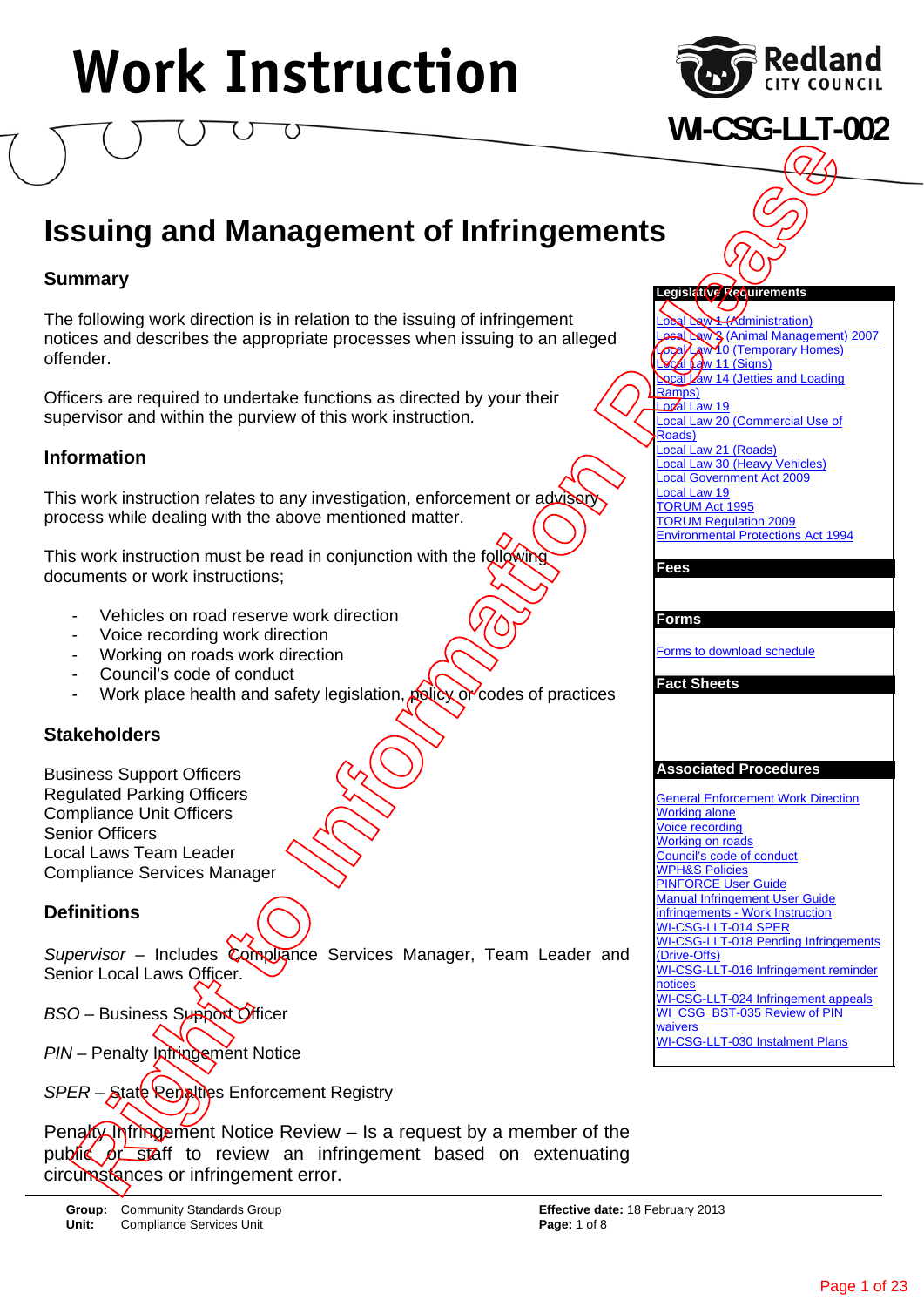

**WI-CSG-LLT-002**

#### **General**

The general principles for issuing infringements are for breaches of local government related legislation. Infringements should be issued and processed in accordance with the particular relevant legislation.

Infringement notices must be issued by appropriately authorised officers and relevant process followed to ensure timely and best practice principles are used.

Customer Service focused interactions and infringement processes should be encouraged with open communication between alleged offenders and Council.

#### **Issuing of Electronic Penalty Infringement Notices**

Please see PINFORCE User Guide.

#### **Issuing of Manual Penalty Infringement Notices**

Please see Manual Infringement User Guide.

#### **Infringement issuing timeframes**

In order to provide relevant infringement notices it is best practice to issue an infringement notice within 14 days of the date of the offence.

While this may be the case there are extenuating circumstances where an infringement notice may require further time, including but not limited to;

- Penalty Infringement Notice Review
- **Emergency situations**
- Operational issues
- Supervisor approval

### **Authorised Officer – Penalty Infringement Notice Review Timeframes**

In the event a PIN review is required the PIN review must be submitted to a supervisor within 14 Days of the date of the offence. This may also include a peer review process after the 14 days with permission from a supervisor. Constrained proving interaction of the original province and assistence of the original province and assistence and associated interaction interaction interaction and the province of the original province interaction and i

While this may be the case there are extenuating circumstances where a penalty infringement notice review may require further time, including but not limited to;

- Emergency situations
- Operational issues
- Supervisor approval
- 

A standard penalty enforcement notice review format should be used to assess this process as to ensure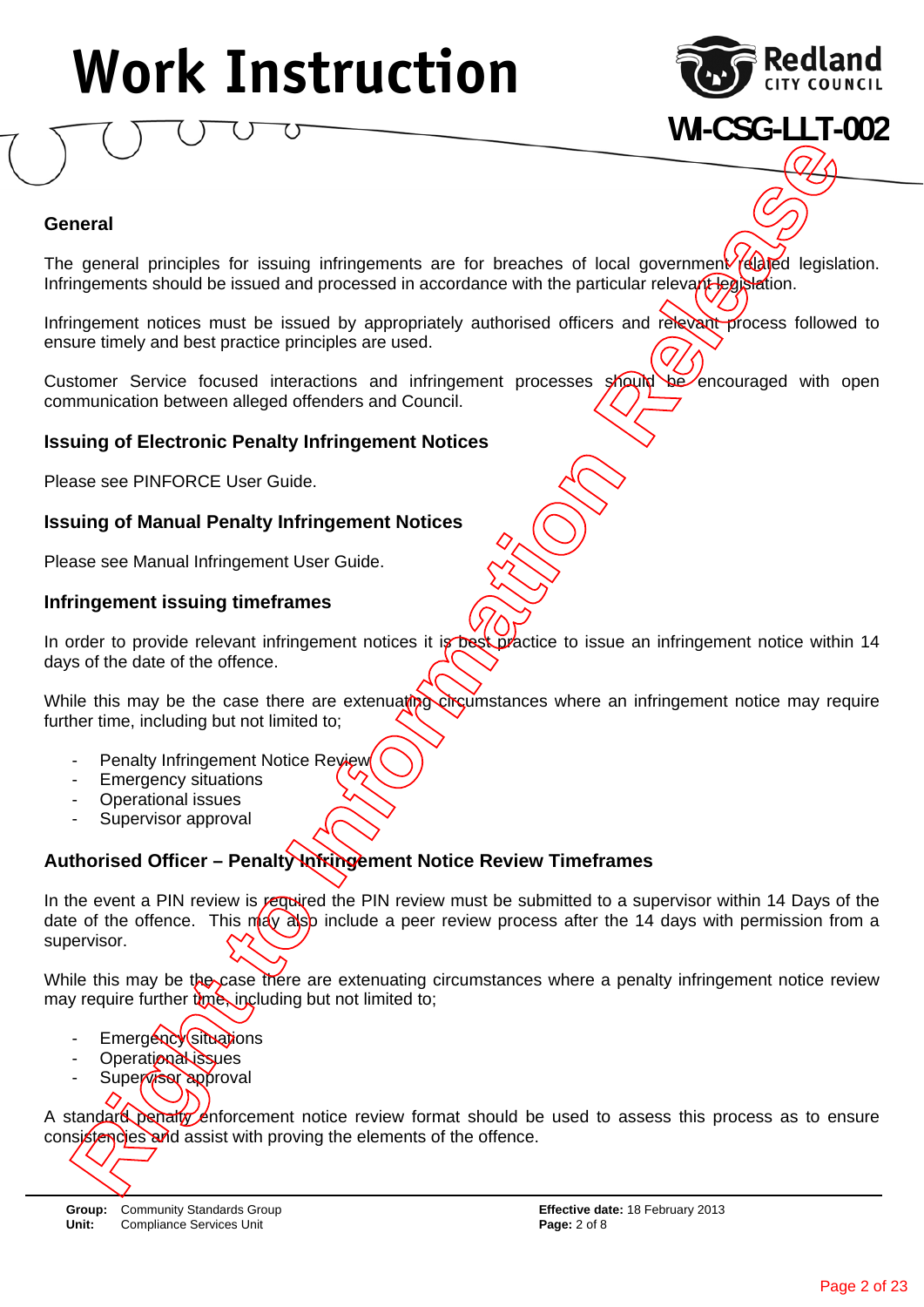

**WI-CSG-LLT-002**

### **Processing timeframes of infringements**

Once issued all Infringement notices must processed within a reasonable timeframe. Processing timeframes are detailed below:

- Infringements referred for processing manually or electronically.
	- Manual infringement forwarded to BSO Local Laws for processing within 24hrs.
	- Manual infringement entered into proclaim within 24hrs.
	- Electronic Infringements Personal Data Assistant Down downloaded within 24hrs.
- All infringement notices have a 28 day payment period from the date of issue.
- The Business Support Officer has 7 days after the infringement due date to process the first and final reminder notice.
- First and final reminder notices have a 28 Day payment period from the date of issue.
- The Business Support Officer has 14 Days after the reminder notice due date to process the infringement to the State Penalties Enforcement register.

Under extenuating circumstances the business support officer may exceed these timeframes. This may only be with approval of the supervisor or under extenuating circumstances which may include;

- Staffing shortages
- Emergency situation (natural disasters)
- As approved by a supervisor

Note: It is best practice to document any extensions on the above mentioned timeframes which can include an approval email, system memo or other forms of documentation.

### **Referring Infringements to the State Penalties Enforcement Register (SPER)**

All penalty infringements notices that been have not been finalised by the appropriate expiry date must be lodged with SPER and managed in line with the State Penalties Enforcement Registry User Guide and RCC work instruction WI-CSG-LLT-014 SPER. Processing timeframes of infringements<br>
Once seales all interapment reduces must processed within a reasonable timeframe. Profiting<br>
infringement forcerod to processing monually or obcirconcially.<br>
Infiningement forcerod t

### **Pending Infringements (Drive Offs)**

Please refer to RCC work instruction WI-CSG-LLT-018 Pending Infringements (Drive-Offs)

### **Penalty Infringement/Reminder Notices**

Council may issue an infringement reminder notice in the form of a first and final reminder notice. This notice will provide the alleged offender a further 28 days from the issue date of the notice.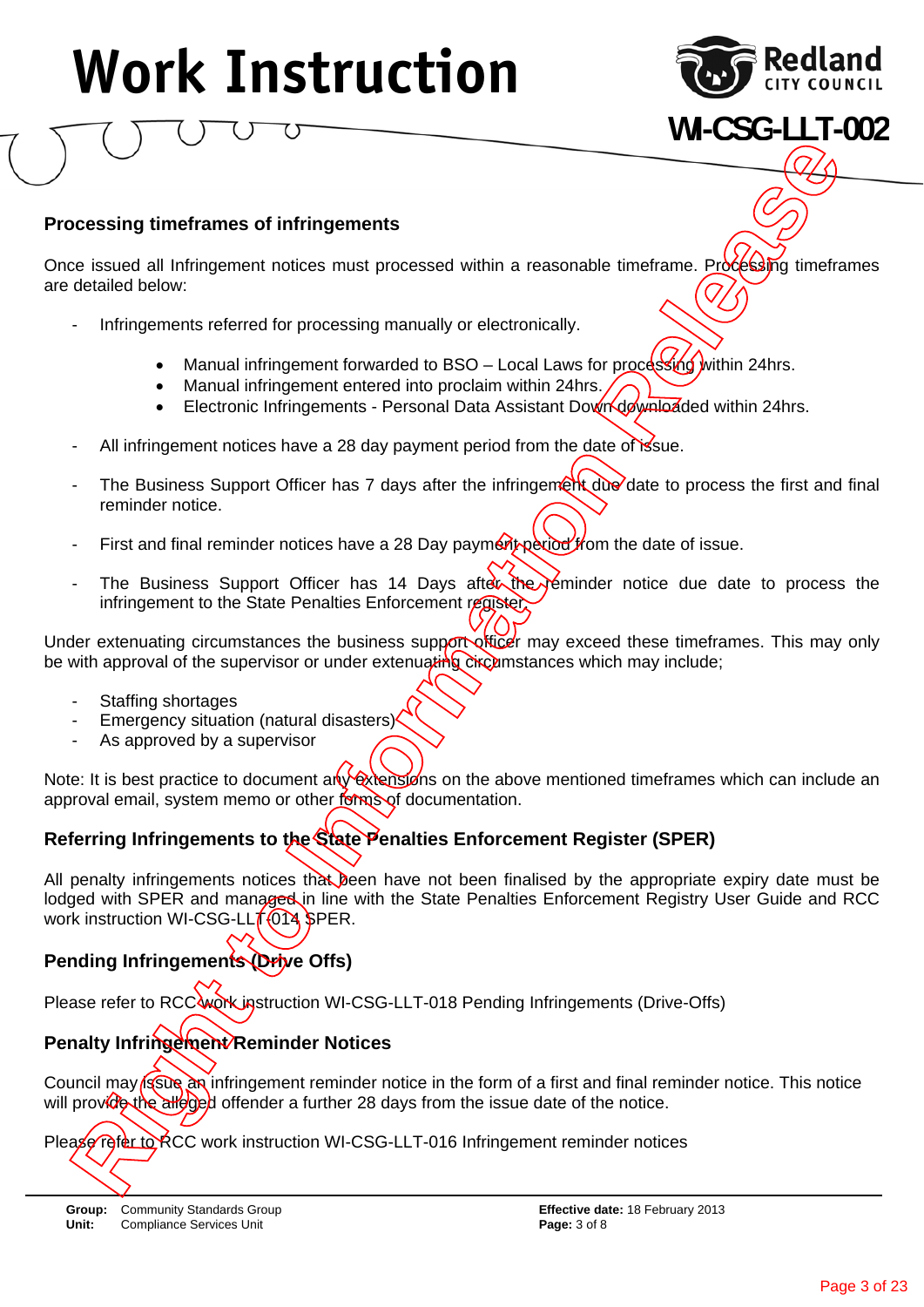

### **WI-CSG-LLT-002**

### **Audit and review of processed Penalty Infringement Notices**

All Infringement notices within Proclaim must be regularly reviewed and cross checked  $\frac{1}{4}$  a supervisor. A monthly report is provided by the Business Support Officer to the Local Laws Team Leader for review and sign off. The report encapsulates the following issues:

- Infringements due to be submitted to SPER
- Instalment plans due to be submitted to SPER
- Infringements pending interstate registration searches
- Infringements in credit
- Number of parking and local laws infringements issued that month with comparison to the previous year
- Total payment received from SPER for the month
- Infringements waived due to issuing error

Once approved by the Local Laws Team Leader the report must be submitted to the Compliance Services Manager.

### **Addition of Fees and Charges**

The Compliance Unit may attach any fees in relation  $(b)$  the processing of infringements. Any Fee that is attached to an infringement notices must be listed in Redland City Council's Fees and Charges Schedule and approved by Council. dit and review of processed Penalty Infringement Notices<br>Introppenent notices within Produin must be regularly reviewed and cross checked Willy reviews contributions<br>this report is provided by the Business Support Officer

### **Customer Appeal Review**

A customer may contest an infringement at any stage throughout the process. To do so the following options are available:

- 1<sup>st</sup> Internal Appeal Team Leader Assessment
- 2<sup>nd</sup> Internal Appeal Service Manager Assessment
- Court Election

Please note that under extenuating cipcumstances an infringement may be reviewed by a group manager, general manager or Chief Executive Officer either outside of inside this process.

Appeals and court elections must be submitted to Council in writing, however under extenuating circumstances a verbal request may be considered. This includes but is not limited to:

- Issuing errors
- Administration errors
- Written *anguage* difficulties
- Extenuating circumstances at the discretions of a supervisor

Council can also request supporting documentation in relation to waiver assessments. This can include but is not limited to;

### Medical certificates

**Group:** Community Standards Group **Effective date:** 18 February 2013 **Unit:** Compliance Services Unit **Page: 4 of 8 Page: 4 of 8**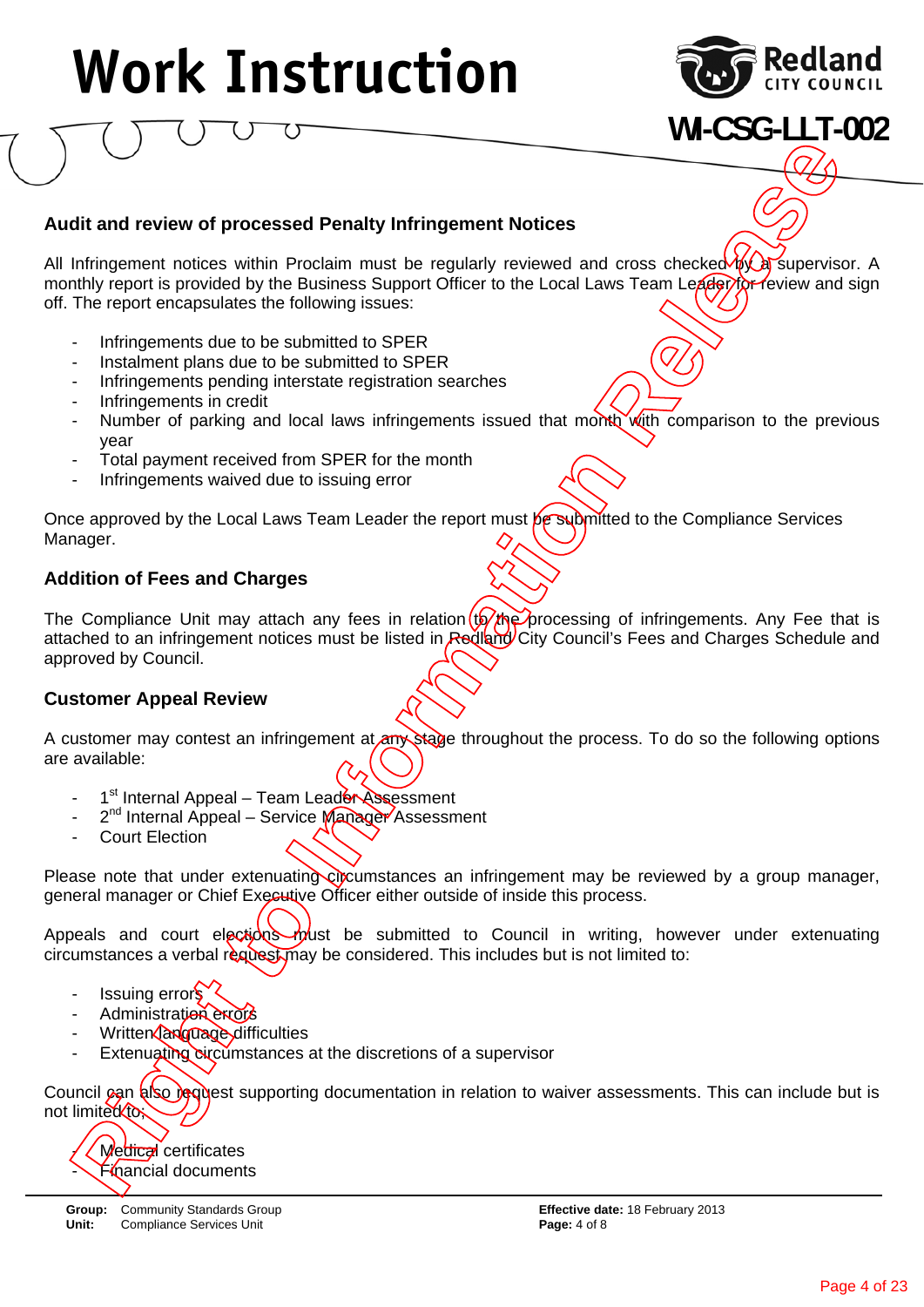

**WI-CSG-LLT-002**

- Permits or approval documents
- Photographs, maps, sketching
- Witness statements
- **Statutory Declarations**
- Official documents
- Mechanical receipts
- RACQ reports
- Other related documents

In the absence of supporting documentation the assessment officer  $max$  ghoose to refuse the request or request further documentation in order to better assess the waiver claim.

In relation to processing these requests please refer to RCC work instruction WI-CSG-LLT-024 Infringement appeals.

#### **Waiver of Fines and Fee's**

Please be advised that the Local Laws Team Leader and Compliance Services Manager have delegated authority to waive an infringement at any stage based on extenuating circumstances. Extenuating Circumstances can include but are is not limited to the following

- **Processing Error -** Where an administrative **error has occurred from processes or systems that are in** place. For example: results not being returned when a registration search is completed.
- **Issuing Error -** When an officer has made an error in issuing an infringement. For example: A warning should have been issued in place of an Infringement.
- **Compassionate Grounds When an offender provides evidence of extenuating circumstances of** misfortune. For example: financial hardship.
- Medical Grounds When an offender provides evidence of medical circumstances that supports their claim. For example: A medical certificate providing details of a medical emergency.
- **Mechanical Breakdown** When the offender provides supporting documentation of the vehicle not being operational at the time the PIN was issued. For example: An RACQ breakdown certificate.
- **Disability Permit Holder -** Where the offender holds a disability permit, however the permit was not displayed on the vehicle, or has fallen off the inside of the vehicle. The offender is allowed one occasion where they are given a warning and the PIN can be waived. Any further PIN's received for the same offence will incur a fine, except in circumstances where the 'delegate' determines otherwise. Formits or approval documents<br>
Environment or approximation the state of any information of the relationship of the relationship of the relationship of the relation of any single behavior of any single process in the relat
	- **Discretionary When the offender has provided sufficient evidence to support their claim and their** claim does not fit into any of the other categories. For example: A police report stating that the vehicle was stolen at the time of the infringement being issued.
	- **Other circumstances -** at the discretion to a supervisor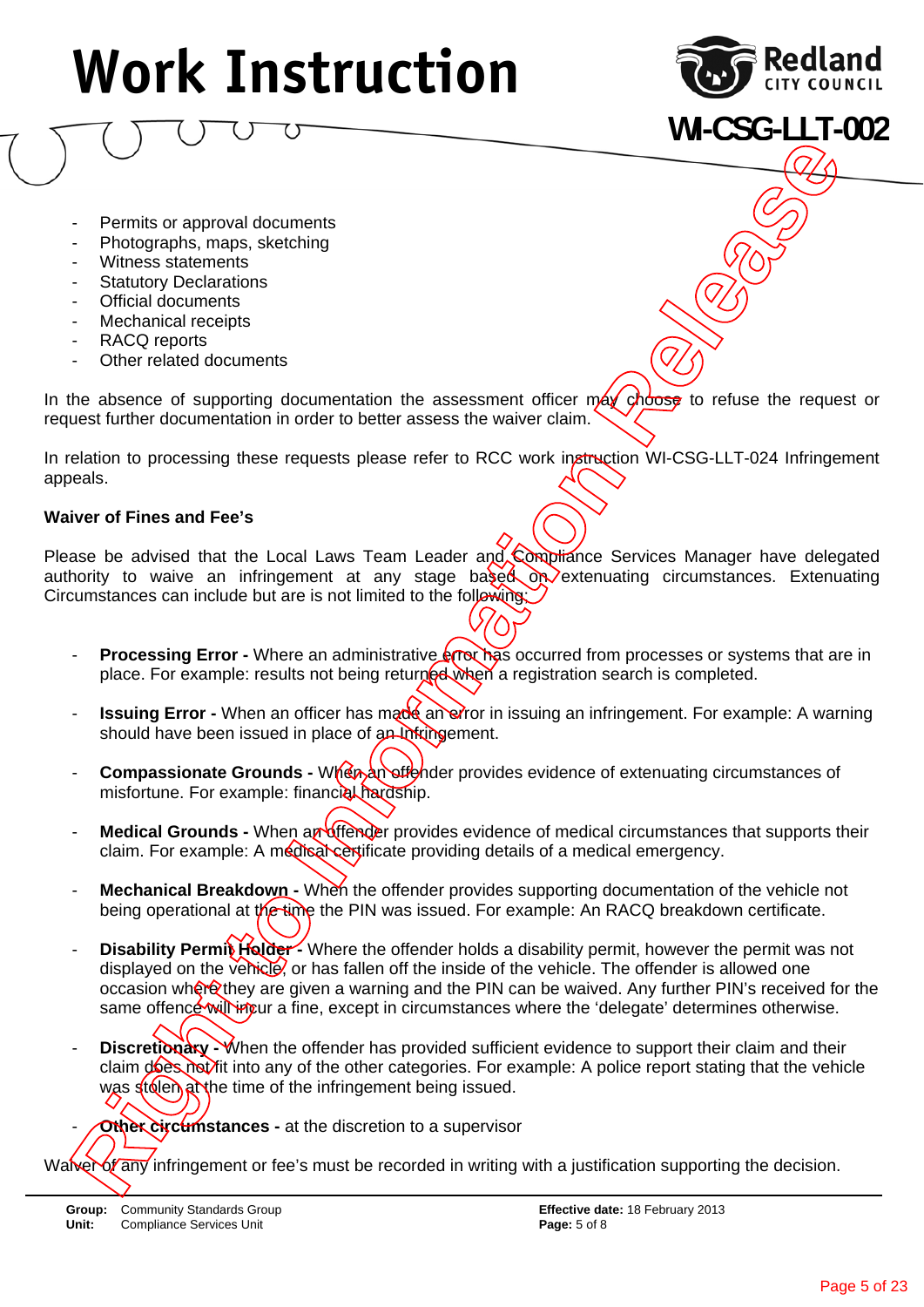

**WI-CSG-LLT-002**

Under no circumstances can an employee provide verbal confirmation that a fine will be waived in relation to an infringement notice. Officers are directed to acknowledge issues and advise that  $\hat{h}(e)$  matter will be reviewed.

Please note: Where an infringement is waived due to an issuing error, such as an incorrect vehicle registration entered. The infringement can be re-issued at the direction of a supervisor and mailed to the offender. If a registration search is required to obtain the customer's details, the cost will  $\left(\frac{1}{\sqrt{2}}\right)$  added to the penalty amount as the error was a result of a Council Officer's mistake. **Relations and the information Constrainer**<br> **Right of the Constrainer Constrainer in the constrainer of the constrainer of the constrainer of the constrainer of the constrainer of the constrainer of the constrainer of the** 

In relation to processing infringement waivers please refer to RCC work instructions WI-CSG-LLT-024 Infringement appeals and WI-CSG-BST-035 Review of PIN waivers.

#### **Re-issuing of Fines**

In the event of an administration, officer or general issuing  $\frac{f}{f}$  infringement may be cancelled and reissued to the appropriate offender.

#### **Suspensions of the enforcement process**

Business Support Officers and Supervisors may suspertable enforcement process at any stage on the following grounds;

- Waiver assessment
- To seek direction from a supervisor
- Responses relating to a direction from a supervisor
- Assessment of a penalty infringement notice review
- Extenuating circumstances

All reasonable measures should be taken to ensure these functions are completed or followed up to remediate matters as soon as possible.

#### **Extension on payments**

In the event a penalty infringement notice has not been lodged on The State Penalties Enforcement Register a Business Support Officer  $m/qy$  give a (14) fourteen day extension for payment over the phone to alleged offenders. This must be documented under the infringement providing reasons for extension.

Requests for infringement extensions longer that this timeframe must be approved in writing by a supervisor and will only be approved under extenuating circumstances. This includes, but is not limited to:

- Medical reasons
- Financial hardship
- Compassionate grounds
- Other circumstances at the discretion of a supervisor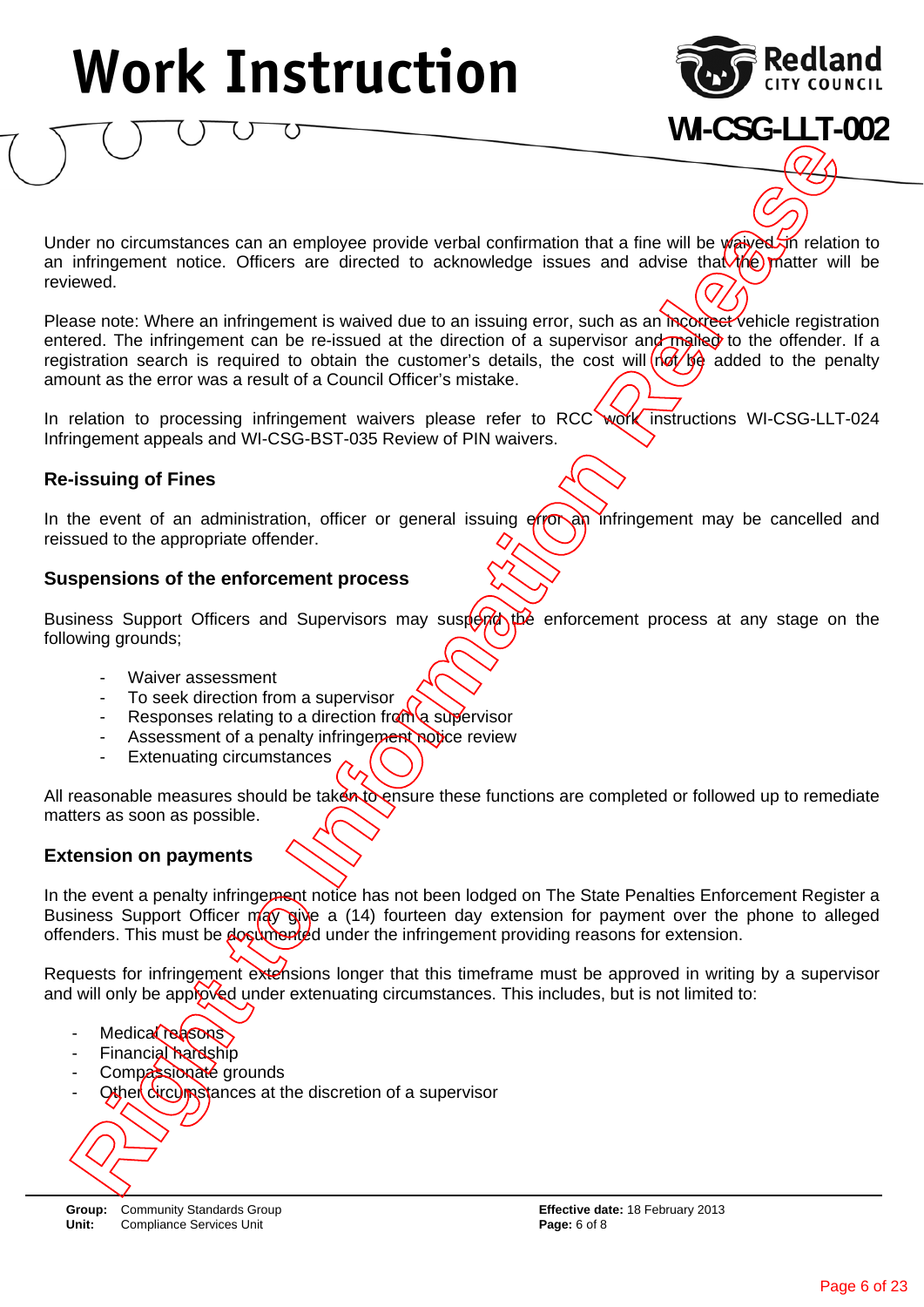

**WI-CSG-LLT-002**

### **Payment plans**

Offenders can elect to pay an infringement by instalments if the original penalty is  $\frac{d}{d\theta}$  of exceeds \$200.00. To begin an instalment plan the offender must pay a minimum of \$60.00 to Council, on receipt of the amount Council are required to lodge the infringement with SPER, who will liaise with the offender to recover the remaining debt by way of instalments. Offenders are not charged any additional fees for this service. **Professional and courter is and courter and courtes manor must be sustained at all times while dealing with the public.**<br> **And the final and courtes in the defect must pay animized at all times of the public of space of t** 

In relation to processing infringement payment plans please refer to RCC work instruction WI-CSG-LLT-030 Instalment Plans.

While it is best practice to not enter into small fine payment plans under extenuating circumstances a supervisor can enter into a internal payment plan with a customer. The payment plan must be documented in writing and may be referred lodged to the state penalty enforcement registry if payments are not met.

#### **Repeat Offenders**

It would be reasonable to suggest that in the event any more than two infringement notices have been issued to one person on different occasions but for the same offence, Council's enforcement response may be escalated. This includes but is not limited to prosecution or turther enforcement options.

In relation to repeat parking infringement offenders please refer to RCC work instruction WI-CSG-LLT-\*\*\* General Regulated Parking.

In relation to all other infringement offences, appropriate PIN reviews must be undertaken with previous offences detailed within the document. Recommended enforcement will then be assessed by the supervisor at the time.

### **Information, Document and Evidence Management**

All information should be handled in accordance with the Information Privacy Policy GL-3103-001.

All documents should be handled in accordance with the Records Management Guideline - GL-1003-001 and Associated Documents

Also any evidence must be stored in accordance to the *Evidence Act 1997*, Evidence Storing and Impounding Work Direction and Evidence Collection – Work Instruction.

### **General responses and customer service requirements**

- All interactions must take into account the customer service principles.
- Officers must provide a closure response in relation to any request received.
- Officers must make reasonable attempts to inform all parties throughout processes.
-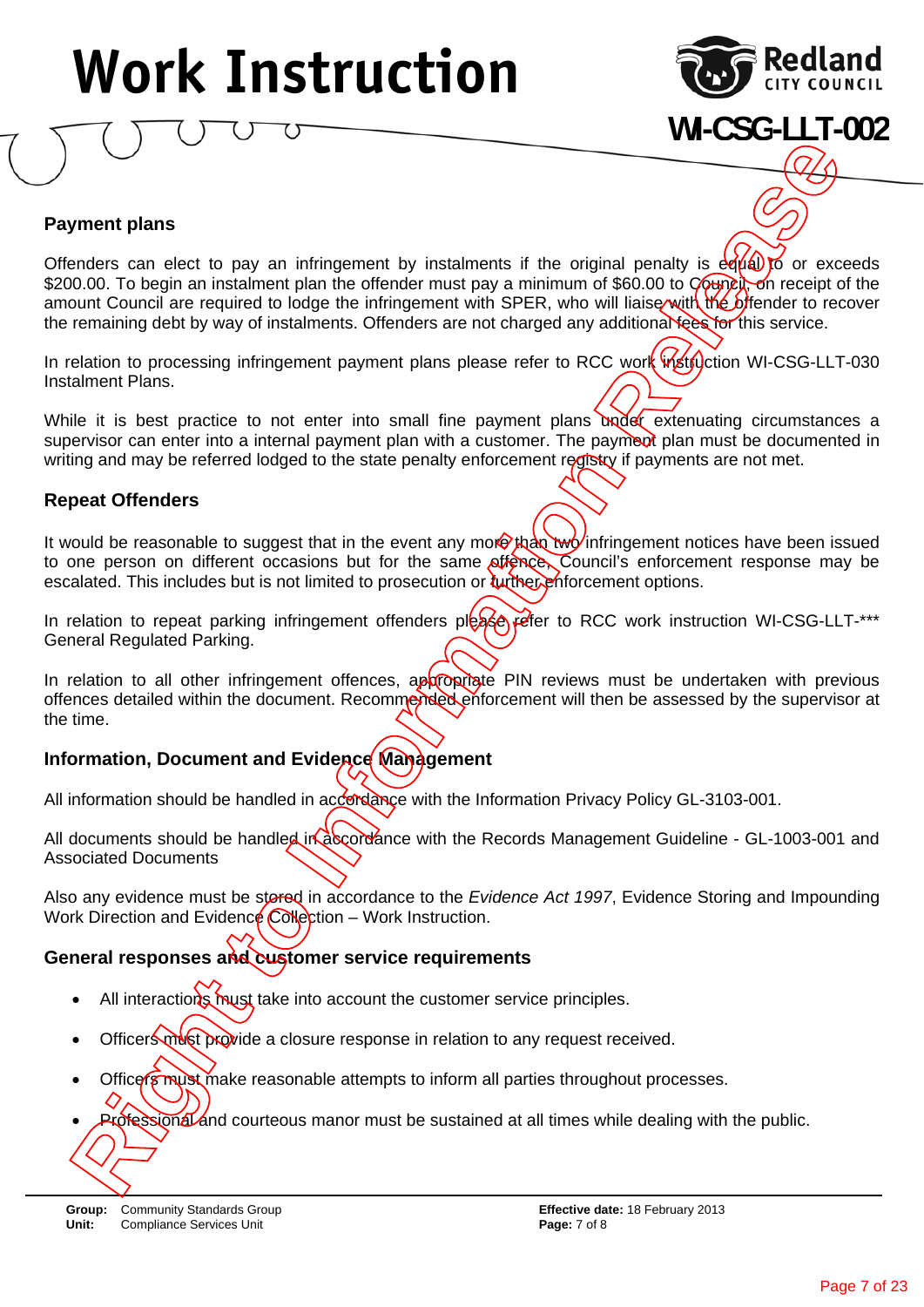

**WI-CSG-LLT-002**

### **Document Control**

- Only the Senior Local Laws Officer, Local Laws Team Leader, Compliance Services Manager or a member of the Community Standards Business and Systems Team can update this work instruction. **Right Torrital**<br> **Right Torrital**<br> **Right of Statistic Local Laws Officer, Local Laws Team Leader, Compliance Gypther Manager of<br>
Only the Local Laws Team Leader of Compliance Services Manager and Compliance Internation.<br>**
- Only the Local Laws Team Leader or Compliance Services Manager can sign of this work instruction.

**Group:** Community Standards Group **Effective date: 18 February 2013**<br> **Unit:** Compliance Services Unit **Example 2014 Effective date: 18 February 2013**  $Compliance$  Services Unit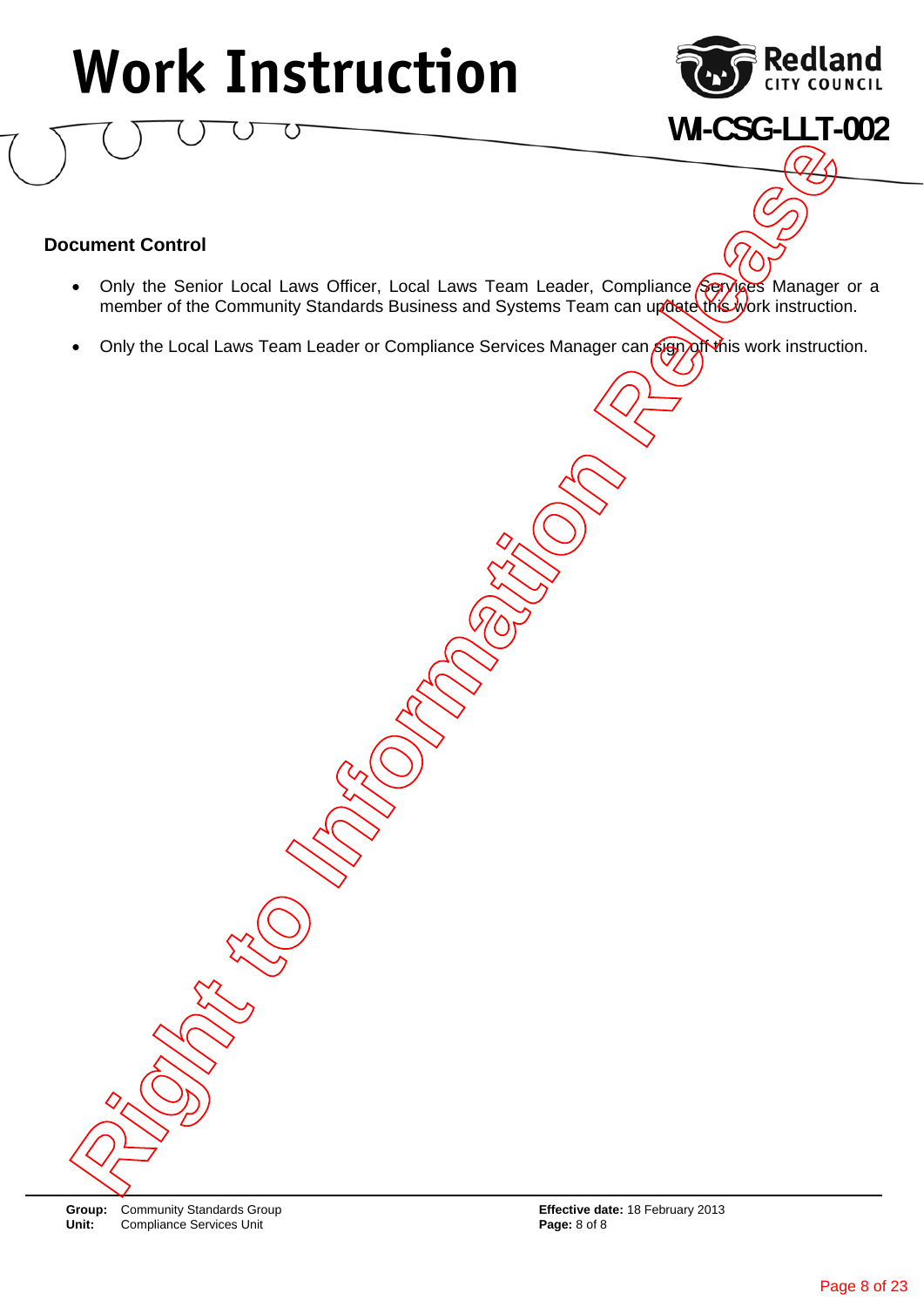

**WI-ERG-CSU-006**

### **Infringement Cancellations**

#### **Summary**

This work instruction details how to cancel an infringement. Only infringements that have not been served can be cancelled.

#### **Information**

Infringements are cancelled when an issuing error is identified prior to the infringement being served (issued to an offender.

To request cancellation of an infringement, an officer must:

- complete a yellow cancellation form
- provide details explaining why the infringement is to  $p_{\theta}$  cancelle
- have the form signed by their Team Leader
- attach the original ticket to demonstrate that the infrigology has not been served.

If an infringement has been served, the only option to 'cancel' the infringement is through the appeal process. Refer to *WI-ERG-CSU-15 – Appeals Process*.

When an infringement is given to you as the Business Support Officer for cancellation, you must ensure that the ticket is attached to the form, all details are completed including authorised signature and that you sign it to confirm that everything has been received. This  $c$  and be actioned straight away. **Fringement Cancellations**<br>
The work instruction details how to cancel an infringement. Only infringements this house a served cancelled.<br>
Income a serve instruction details how to cancel an infringement. Only infringement

#### **Work Instruction Steps**

- 1. 1. Ensure all cancellation requirements have been met prior to processing. To request an infringement cancellation an officer must:
- complete a yellow cancellation form
- provide details explaining why the infringement is to be cancelled
- have the form signed by their Team Leader
- attach the original ticket to demonstrate that the infringement has not been served.
- 2. Open the infringement record in P&R.
- 3. Create a memo*to* detail the reason for cancellation.
	- a. Select (Memos' along the left-hand column, right click on the word 'Memos' and select 'Add a new memo<sup>'</sup>



**Group:** Environment & Regulation Group **Effective date:** 11 December 2013 **Unit:** Compliance Services Unit **Page: 1** of 3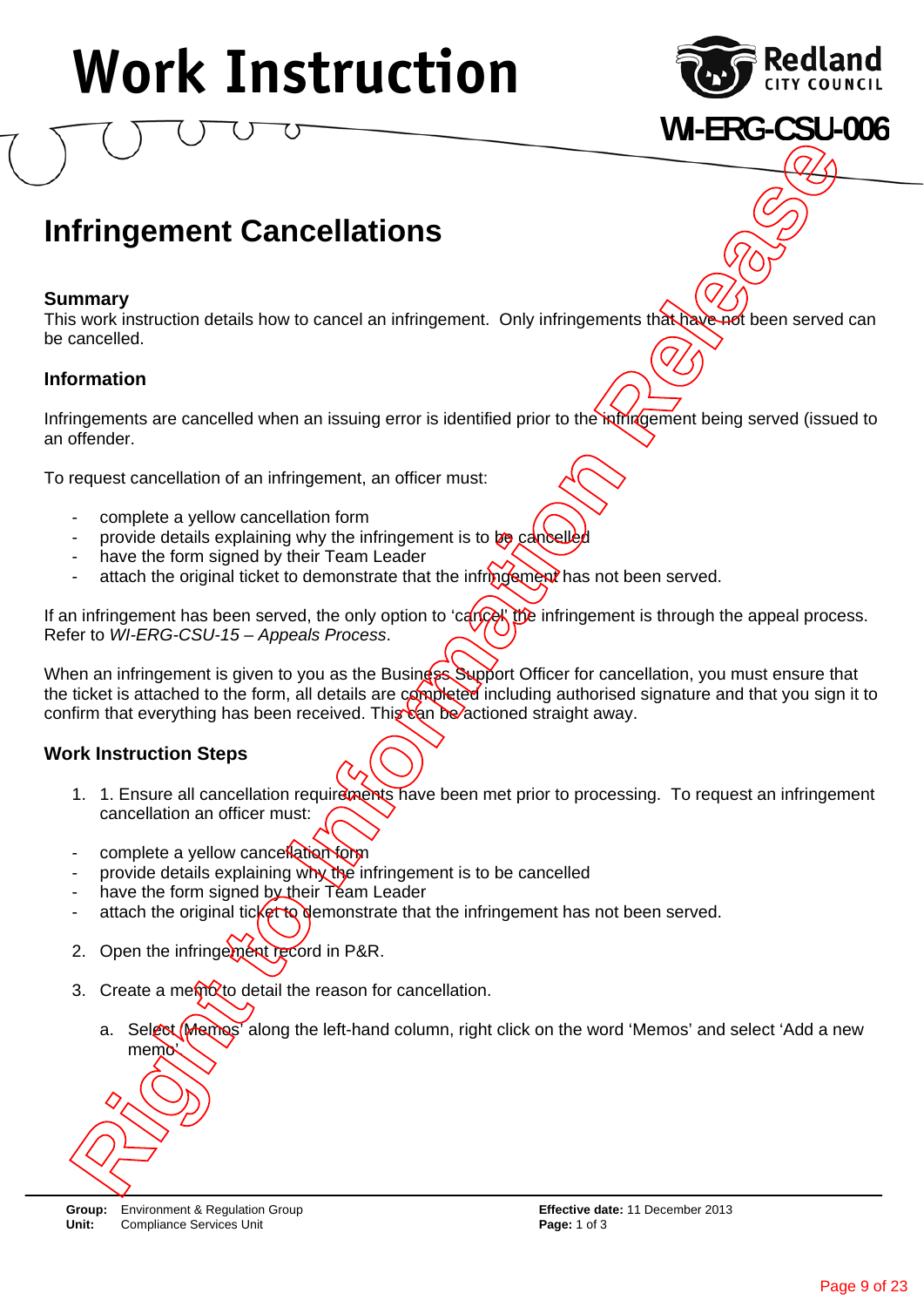

**WI-ERG-CSU-006**



- b. Enter the below:
	- a. Memo Type: INFPRK / INFANI / INFLL / INFDEV / INFHAE (depending on infringement type)
	- b. Notes: Enter the reason for cancellation as detailed on the yellow cancellation form. Refer to the below example.

INSERT SCREEN SHOT OF AN EXAMPLE

c. Complete the following custom fields of the memo

| Date:         | Date cancellation completed |
|---------------|-----------------------------|
| Text:         | 'Cancelled'                 |
| Officer name: | Your name                   |
| Objective ID: | ΝA                          |
| Alert:        | Yes                         |
|               |                             |

d. Select save from the top left side of the screen and select close return to the main screen of the infringement record.

*Note: If the infringement has been reissued, open the new infringement record and create a memo (following the above instructions), stating the infringement is a re-issue of INF \*\*\*\*\*. This assists in locating photos etc. if required in the future.* 

- 4. Select 'Reverse Infringement' from the 'actions to perform' menu.
	- a. a. Under 'Reason type' select 'RevCancel1 Cancellation Issuing Error'



b. b. select 'OK'

**Group:** Environment & Regulation Group **Effective date:** 11 December 2013 **Unit:** Compliance Services Unit **Page: 2 of 3 Page: 2 of 3**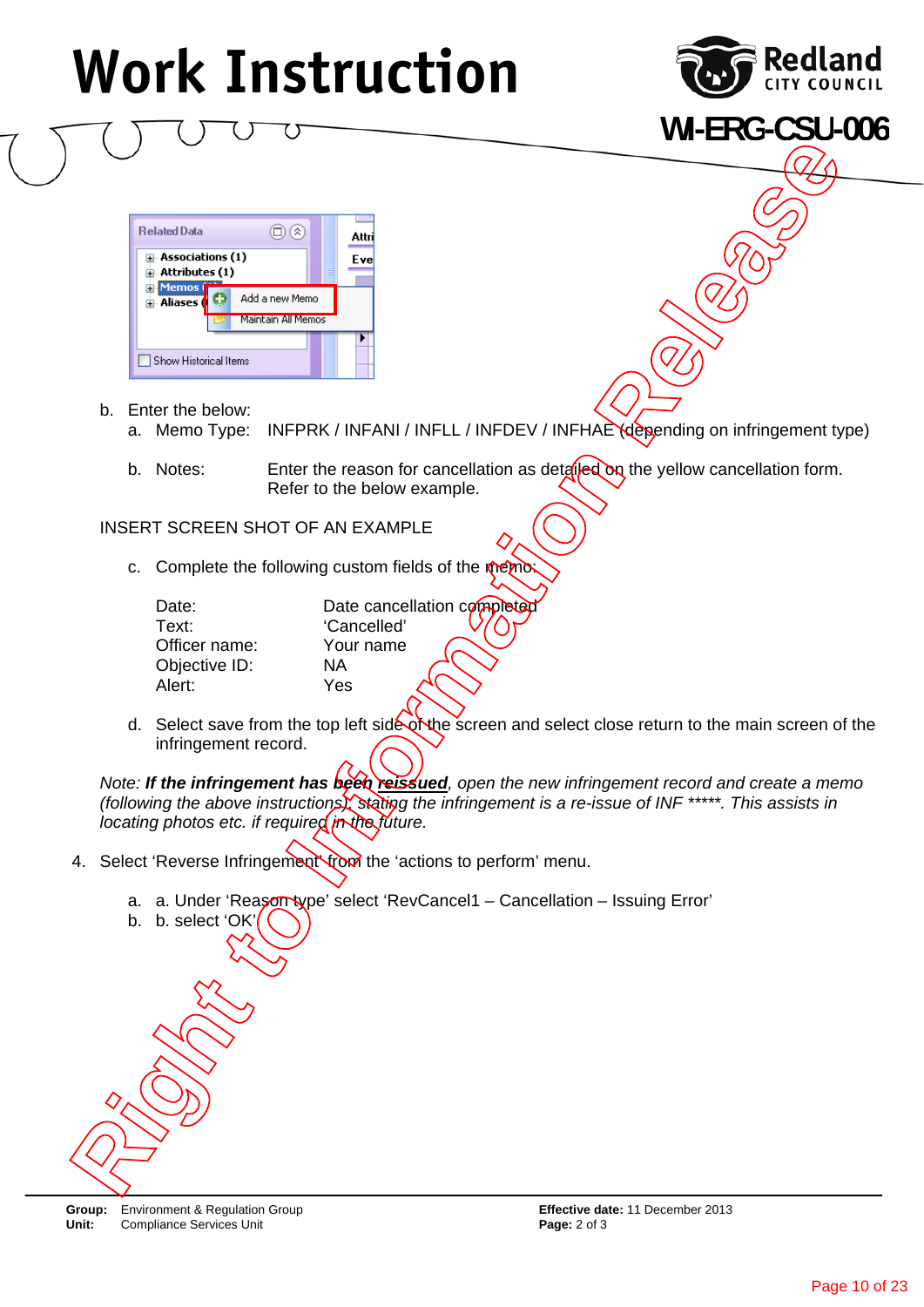

**WI-ERG-CSU-006**

**Release to Find the Complete Caroling Principal Conditions (Condition Release Prior Condition Release Prior Condition Release Prior Caroling Prior Caroling Prior Caroling Prior Caroling Prior Caroling Prior Caroling Prior** 

- 5. The infringement record should now a balance of \$0.00 and the status 'Infringement Reversed'.
- 6. On the yellow cancellation form, write 'cancelled' with today's date and your initials and initials to show when and who cancelled the infringement.
- 7. Scan the request for cancellation and save to the infringement folder in Objective. *Note: If there isn't already a folder for the infringement, create one under 'infringements issued' and the year-month applicable to the offence date. Name the document similar to 'INF123456 – Cancellation form'.*
- 8. File the hard copy of the cancellation form in the 'Cancelled PINs' folder.

### **END OF WORK INSTRUCTION**

#### **Document Control**

Only a member of the Compliance Services Business Support Unit can update this work instruction. Only the Compliance Services Manager can sign off this work instruction.



**Group:** Environment & Regulation Group **Effective date:** 11 December 2013 **Unit:** Compliance Services Unit **Page: 3 of 3**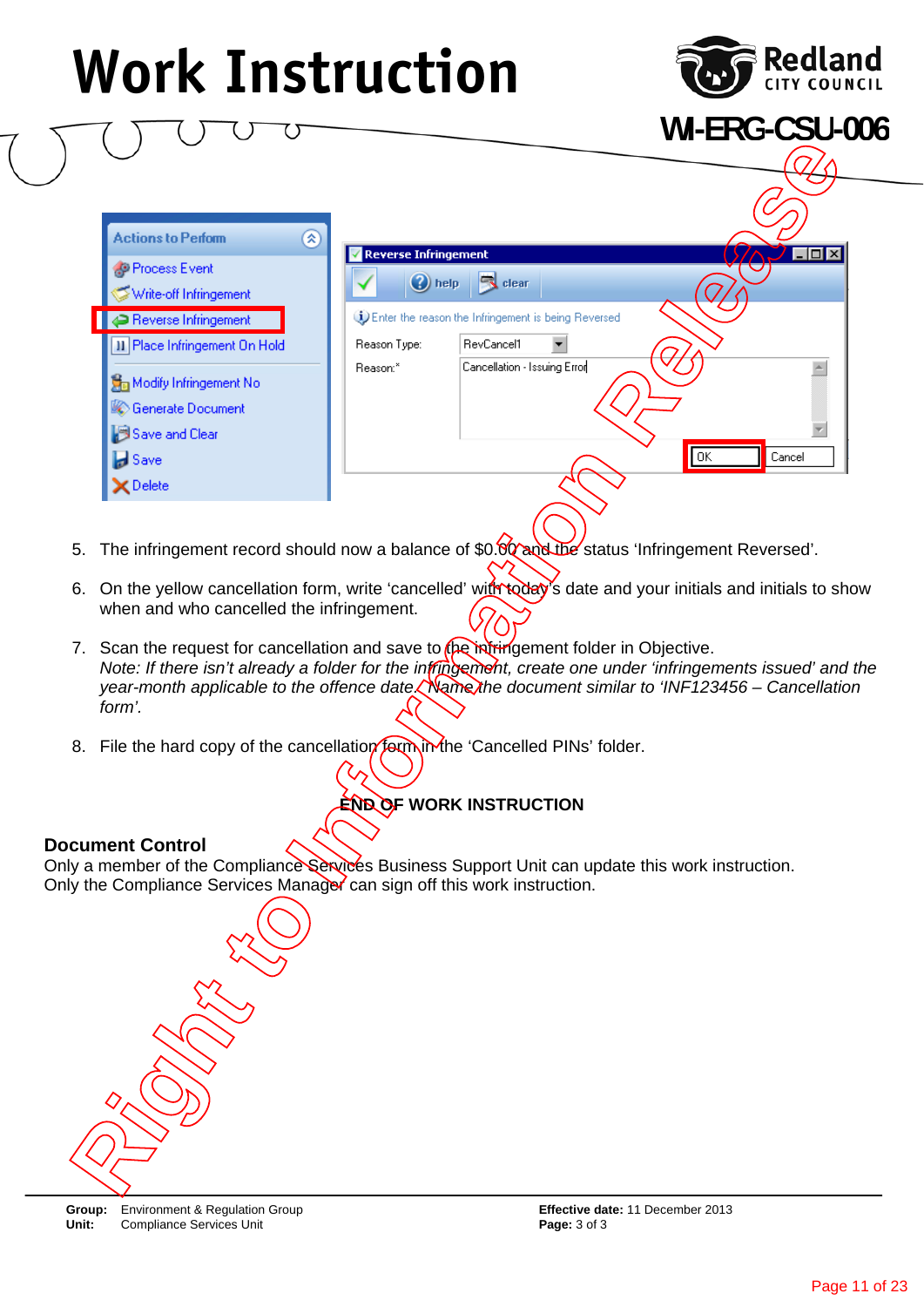

**WI-ERG-CSU-047**

### **Review of Infringement Notice Appeals**

### **Summary**

This work instruction details the process for reviewing Infringement appeals.

### **Information**

Customers who have been issued an Infringement Notice have the option to contest the offence. Appeals must be submitted in writing, preferably on the Infringement Appeal Form/

An appeal will be reviewed by an officer in the Infringements team. The reviewing officer is required to be on an equal or higher salary rate than that of the officer who has issued the infringement.

If the reviewing officer knows the offender personally or has any personal interest relating to the issuing of the infringement, a conflict of interest must be declared and the appeal review is to be distributed to another officer for review. **iew of Infringement Notice Appeals**<br> **iew of Infringement Notice Appeals**<br> **is instruction details the process for reviewing Infringement aspeals.**<br> **is in which we been issued an Infringement Notice Pare the option of Co** 

If a customer is unhappy with the decision made by the reviewing officer they have the option to submit a second appeal which will be reviewed by the relevant Service Manager. This application must be made in writing and it is suggested that the offender provides additional supporting evidence to justify their request.

### **Work Instruction Steps**

- 1. On receipt of an infringement appeal an electronic appeal file will be compiled by the Infringement Team Business Support Officer containing all evidence and appeal information relating to the offence.
- 2. Read the Infringement appeal  $\frac{d}{dx}$  the customer and any supporting evidence they provide.
- 3. Review the infringement details, oftence and supporting evidence (i.e. photographs, Officer's notes, voice recordings, etc.)
- 4. Infringements can only be waived if the circumstances surrounding the matter fit one of the below categories:
	- **Processing**  $\frac{R}{2}$  Where an administrative error has occurred from processes or systems that are in place.

o *Example: results not being returned when a registration search is completed*.

- **Issuing Error -** When an officer has made an error in issuing an infringement notice.
- **Compassionate Grounds** When an offender provides evidence of extenuating circumstances **at misfortune.**

**b** *Example: financial hardship.* 

**Medical Grounds -** When an offender provides evidence of extenuating medical circumstances<br>that supports their claim.<br>**Ro** *Example: a medical certificate providing details of a medical emergency.*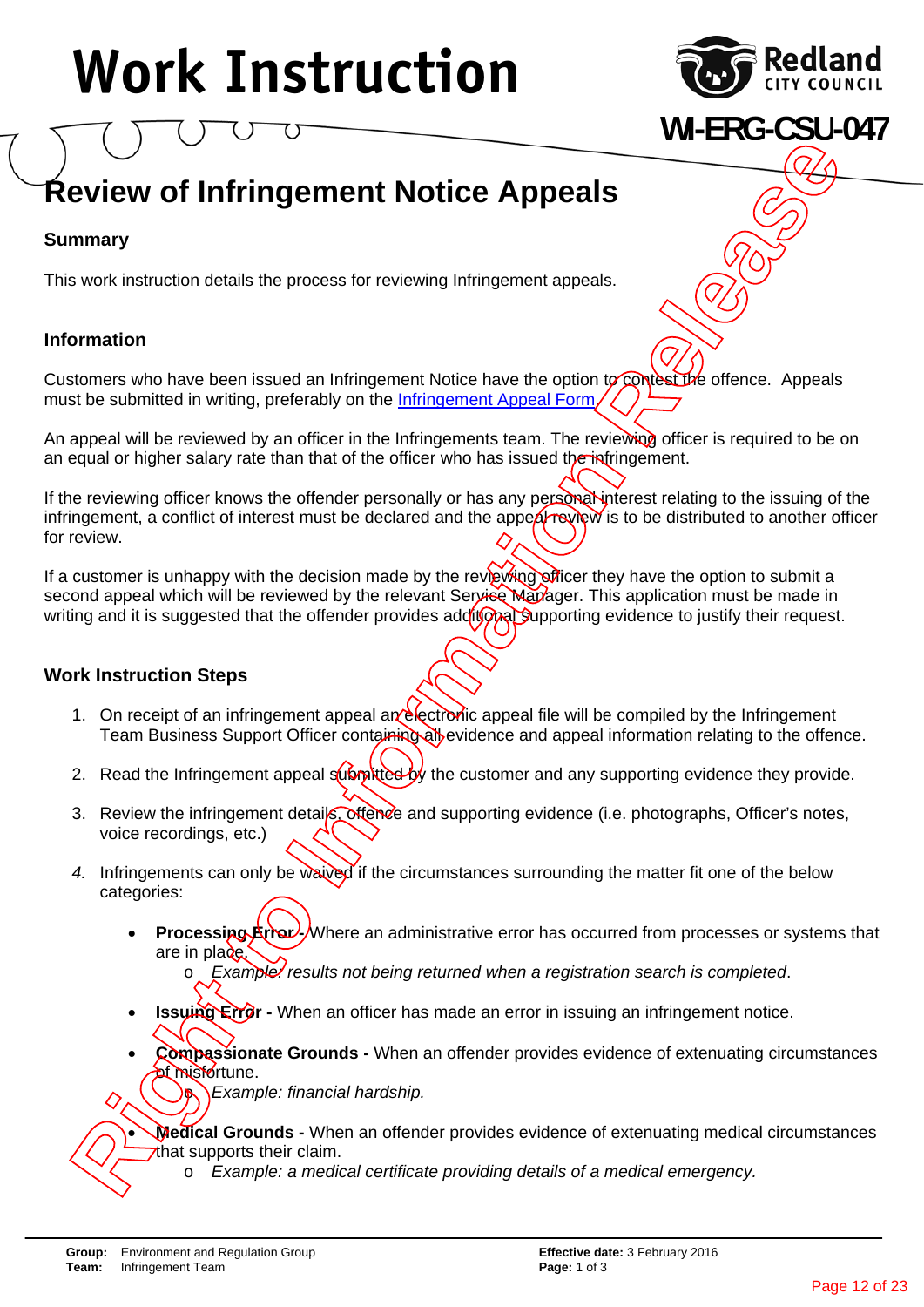

### **WI-ERG-CSU-047**

- **Mechanical Breakdown -** When the offender provides supporting documentation of the vehicle not being operational at the time the infringement notice was issued. o *Example: an RACQ breakdown certificate*
- **Disability Permit Holder -** Where the offender holds an Australian Disability Parking Permit (ADPP) and fails to display the permit on the vehicle. The offender is provided one occasion where they are given a warning and the infringement notice will be waived on receipt of a copy of their current ADPP. Any further infringements issued for the same offence will incur a fine.
- **Discretionary -** When the offender has provided sufficient evidence to support their claim and their claim does not fit into any of the other categories.
	- o *Example: a police report stating that the vehicle was stolen at the time of the infringement being issued.*
- **User Declaration –** When the registered vehicle owner provides a statutory declaration stating they were not the driver of the vehicle at the time of offence. Options include illegal user declarations, known user declarations, sold vehicle declarations and unknown user declarations. If the driver is known, debt recovery will proceed against the nominated offender.

*\*Please note: Infringement decisions are made at Council's discretion and withdrawal is only approved in extenuating circumstances. Although a customer may feel their explanation fits one of the above categories, without significant reasoning and evidence, waiver may not be approved.*

- 5. It is essential that adequate supporting evidence is provided to support an appeal. If an appeal is submitted without the necessary documentation, the reviewing officer can request documents from the customer prior to assessing further. Until the decuments are received, the infringement will be upheld. Supporting evidence includes, but is not limited to:
	- Copies of permits
	- Medical certificates
	- Mechanical documentation
	- Statutory Declarations/
	- Financial documentation
	- Police reports
- 6. If the reviewing Officer recommends the infringement for waiver, it requires Service Manager approval before the penalty can be withdrawn. This is done by completing a monthly waiver list for the Manager's perusal and assessment. Once approved, the customer can be notified, in writing, that the infringement has been waived. **is the interest of the interest of the interest of the interest of the interest of the interest of the interest of the interest of the interest of the interest of the interest of the interest of the interest of the intere**
- 7. If the reviewing Officer determines that there are insufficient grounds to waive the infringement a 'non waiver' letter must be mailed to the customer explaining the reason why. If required, a copy of the offence photographs or legislation references may be included to assist in explaining the offence.
- 8. Common defences submitted for appeal, which are not considered favourable by Council, are:
	- misinterpretation or did not see signage
	- not familiar with the area
	- $\frac{1}{2}$  no available parking and no valid reason for parking
	- not aware of the legislation
	- Disability Parking Permit was not displayed for a second or subsequent offence
	- no boat trailer attached when infringement issued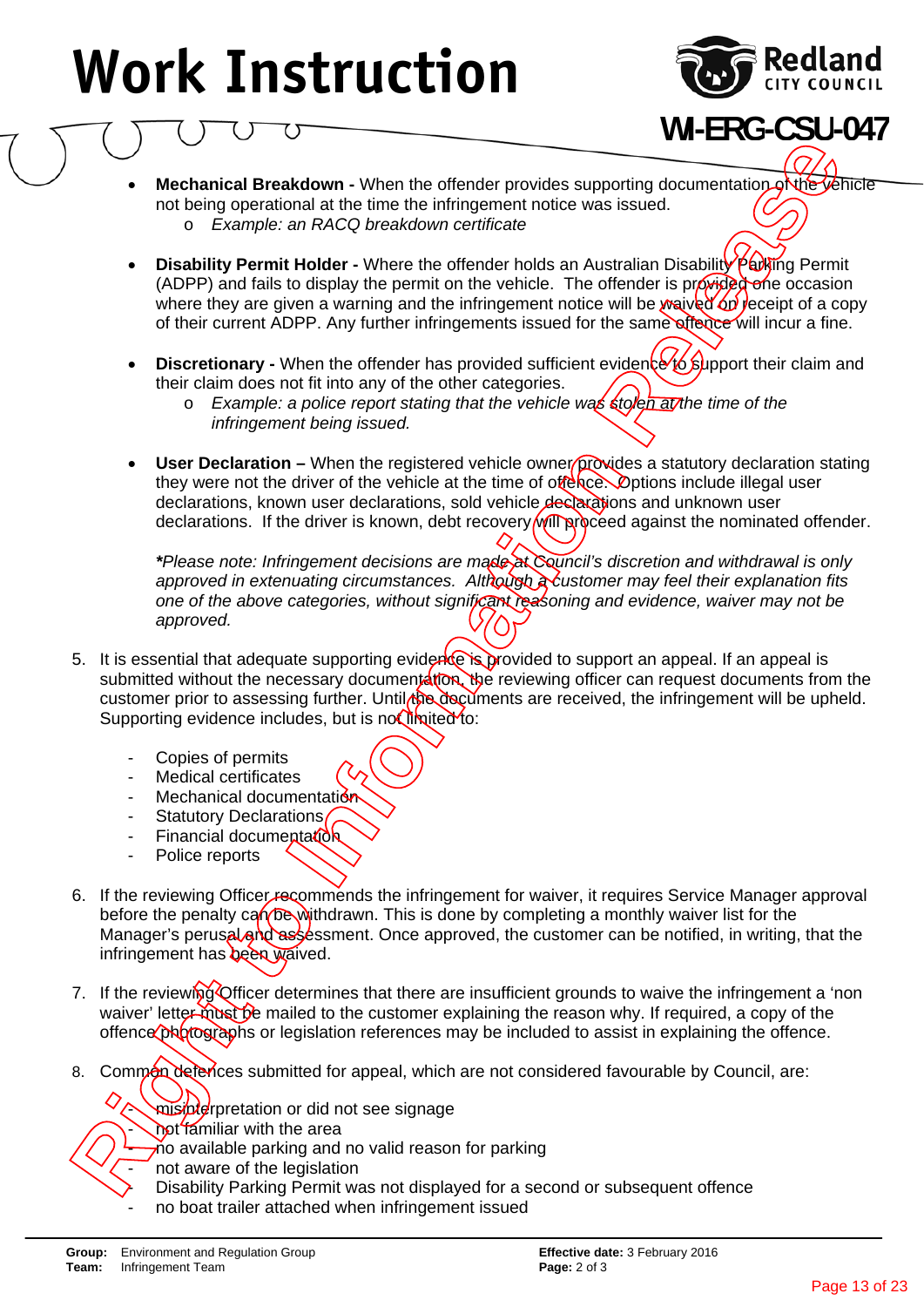

**WI-ERG-CSU-047**

### **Document Control**

- Only a member of the Compliance Services Infringement Team can update this work instruction.
- Only the Compliance Services Business and Systems Team Leader can sign off this work instruction. **Right Control**<br> **Right Control of the Compliance Services Infinitenent Team can update this work in Service Control of the Compliance Services Business and Systems Team Leader can sign off the Compliance Convices Business**

**Group:** Environment and Regulation Group **Effective date: 3 February 2016**<br> **Team:** Infringement Team **Example 2016**<br> **Page: 3 of 3 Infringement Team**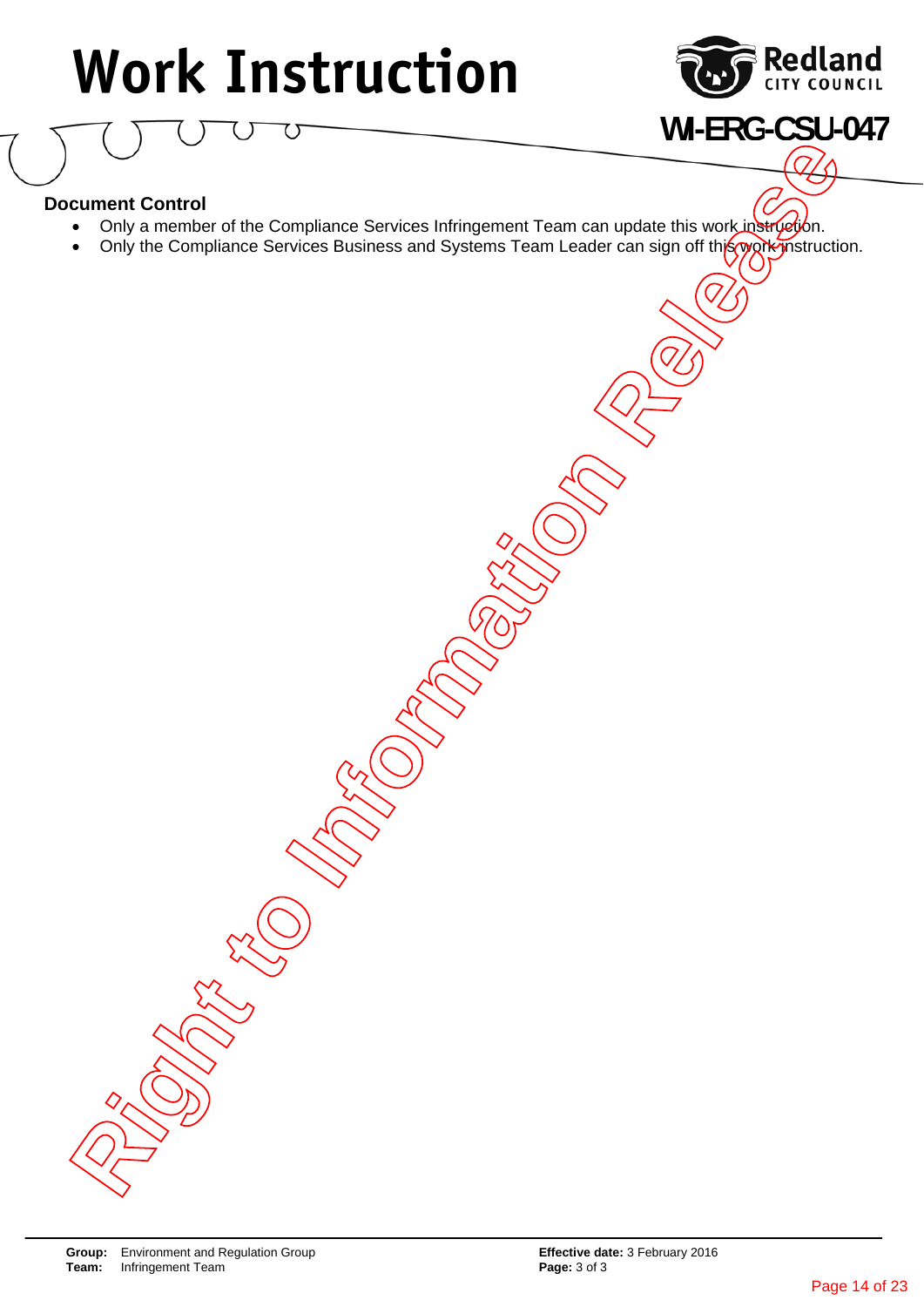

**WI-CSG-018**

### **Use of Voice Recorders**

#### **Summary**

This document provides clear instruction to Community Standards Officers with regards to the use of voice recorders whilst performing official Redland City Council duties.

#### **Information**

In Queensland, only one party of the conversation needs to consent for the recording to be admissible.

*"Invasion of Privacy Act 1971, Part 4 - Section 43 Prohibition on use of listening devices."* 

#### **Work Instruction Steps**

Officers are required to activate and record conversations for evidentiary purposes and in the interest of personal protection when making inquires, conducting assessments, advising a customer of their legal rights, issuing warnings or penalty infringement notices in the course of their official RCC duties. **is a courtesy of the courtesy of the courtesy of the courtesy of the second professional conduction**<br>
This document provides clear instruction to Community Standards Cristers with provides to the use of<br>
voice recorders w

Officers are instructed to activate and record conversations when;

- Attending a premise, location or regulated  $\frac{1}{2}$  area etc; or
- When approaching any person, or when approached by any person
- Where the customer interaction is likely to become contentious and/or aggressive.

Examples of some official duties and *circumstances* where officers are required to use their voice recorders are as follows, but are  $\frac{\frac{1}{10}}{\frac{1}{10}}$ 

- Regulated parking patrols (includes schools and static patrols)
- Beach and reserve patrols  $\oint \phi$  representativities, vehicle access permits etc)
- Investigations and enquires regarding complaints received by Council (heavy vehicles, abandoned vehicles, unlawful development etc)
- Noise or nuisance assessments.
- **Beach and reserve patrols (dogs off leash)**
- Investigations and enquiries (dog attacks)
- Illegal tree clearing (private and public land)
- On site election signage discussions
- Possible or known contentious and/or aggressive interactions

Officers, where practical and taking into consideration their personal protection, must activate their voice recorder when engaging or about to engage in a conversation.

While it is not a legal requirement to advise a person that you are recording the conversation, in some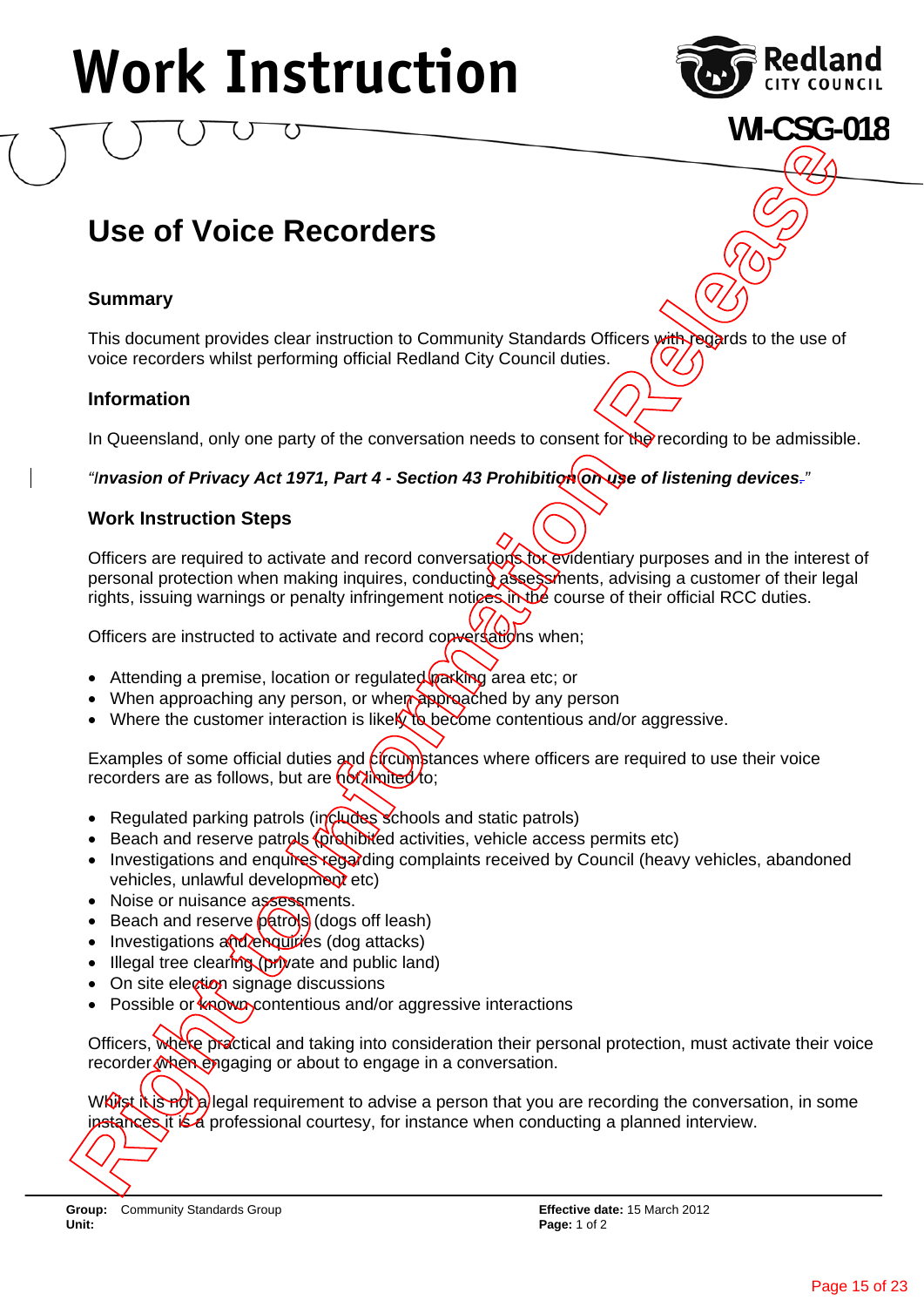

**WI-CSG-018**

In the event officers are questioned in relation to the person/s being recorded it is good practice for the officer to advise the persons that they are being recorded.

#### **Saving Voice Recordings**

Officers are required to save all voice files under a team nominated file path for a minimum of (7) Years. The voice recording may be required for future reference, e.g. in response to an RTI request, for evidence in court, to support complaints made against Council / the officer,  $t\sqrt{\frac{g(t)}{g(t)}}$  ort claims made by a council officer against the member of public. **Right to the Control of the Control of the Control of the Control of the Control of the Control of the Control of the Control of the Control of the Control of the Control of the Control of the Control of the Control of th** 

#### **Introductions and Closings**

Where practical, officers should open the voice recording by stating the following points of reference;

- Time (start)
- Date
- Place (location of officer or intended location of officer
- Officers identity (name)
- Purpose of the recording (reason you are there)
- Witness if applicable (i.e. another officer etc)
- Site Notes: Observations
- Badge Status. e.g. that your badge is clear and intact

Where not practical to quote this information in the opening statement, officers should close the recording with the above-mentioned information.

Officers should also quote a closing time when the conversation has ended.

### Simple House Keeping Rules for Voice Recorders

Officers are required to carry spare batteries in their kit bags at all times.

Officers are required to ensure there is sufficient memory space available on the recorder before commencing the day's patrols or inspections.

Download recordings  $\frac{4t}{(e\alpha s)}$  twice weekly or as soon as possible for more urgent issues.

### **Document Control**

Only a member of the Business Support Team can update this work instruction

Only the Group Business Support Coordinator can sign off this work instruction

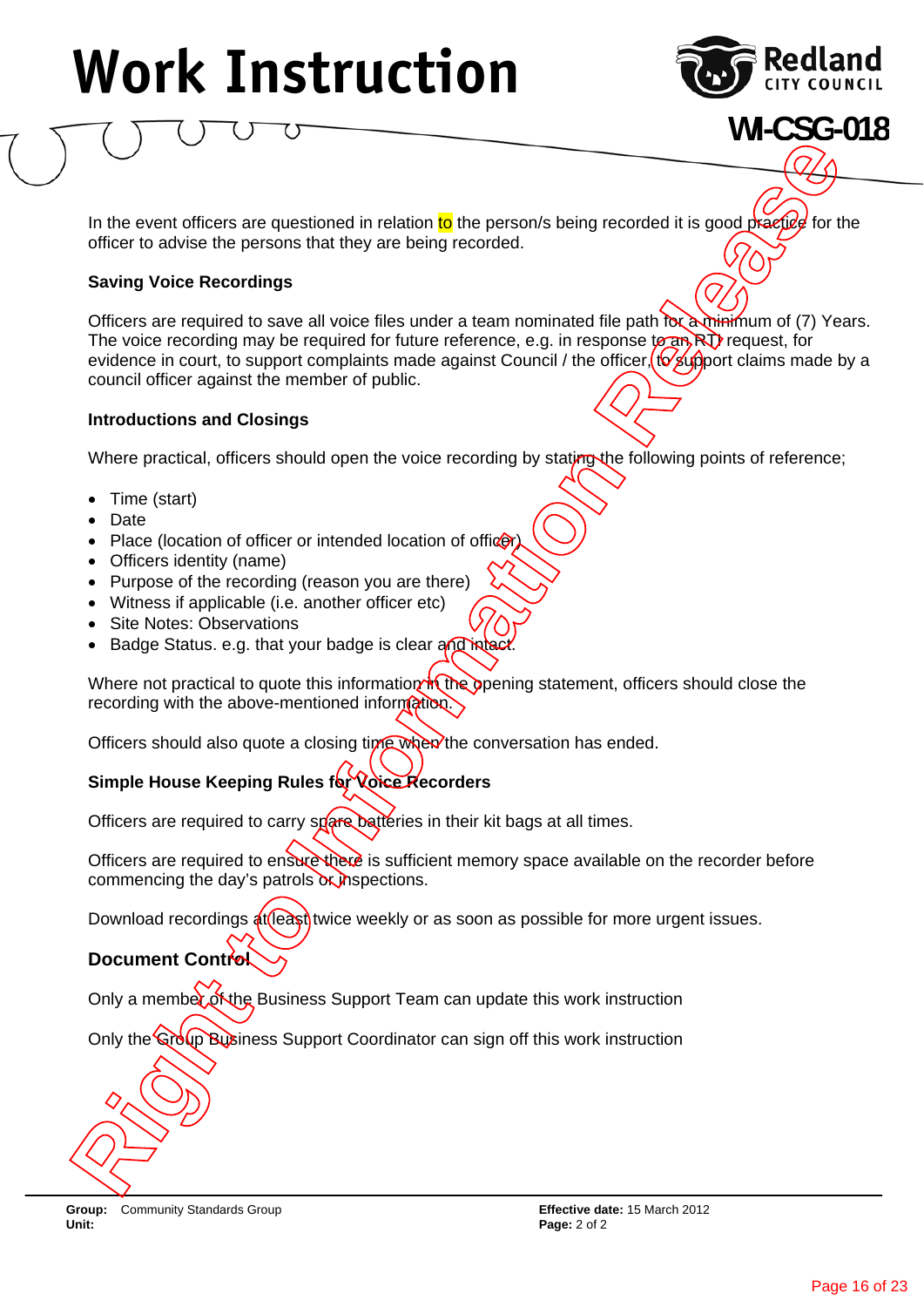

### **WI-ERG-TX-000**

### **Tenix Solutions – Manual Infringements**

### **Summary**

Officers will issue manual infringements for offences relating to Animals. Health, Development Control and Parking.

### **Information**

- From 1 July 2016 manual infringements will be sent to Tenix  $\sqrt{g}$  manage and process.
- Until advised otherwise, with the exception of parking, all infringements must be issued using the manual triplicate books.
- This is a temporary process only until all infringements are issued from the hand held devices
- The infringement will need to be entered into P&R by the Infringement BSO.
- Once in P&R, there is no need to process any intering of ments. Tenix will manage the infringement.

### **Work Instruction Steps**

- 1. Officer issues a manual infringement and mails it to the offender.
- 2. Officer provides the blue copy of the infringement to the Infringements BSO.
- 3. BSO enters the infringement in P&R *refer to WI-ERG-CSU-017 Manual Infringement Add.*
- 4. Ensure the Infringement has a status of *Initial Fine* in P&R.
- 5. BSO scans the infringement and saves to the **Infringements Issued** folder in Objective.
- 6. BSO emails a copy of the infringement to Tenix Solutions for entry into Nova Park email to @tenixsolutions.com **Right Solutions - Manual Infringements**<br> **Right Solutions - Manual Infringements**<br>
The Consequence will issue manual infiningements will be sent to Tenix (Columbar).<br> **Right Consequence in Panameters**<br> **Right To Thuly 201**
- 7. BSO registers the email to in **Manual Infringements to Tenix** folder in Objective.
- 8. BSO files the hard copy infringement.

**This is a temporary process only until all infringements are issued from the hand held devices.** 

### **END OF WORK INSTRUCTION**

**Group:** Environment & Regulation Group **Effective date:** 1 July 2016 **Unit:** Compliance Services Unit **Page: 1** of 1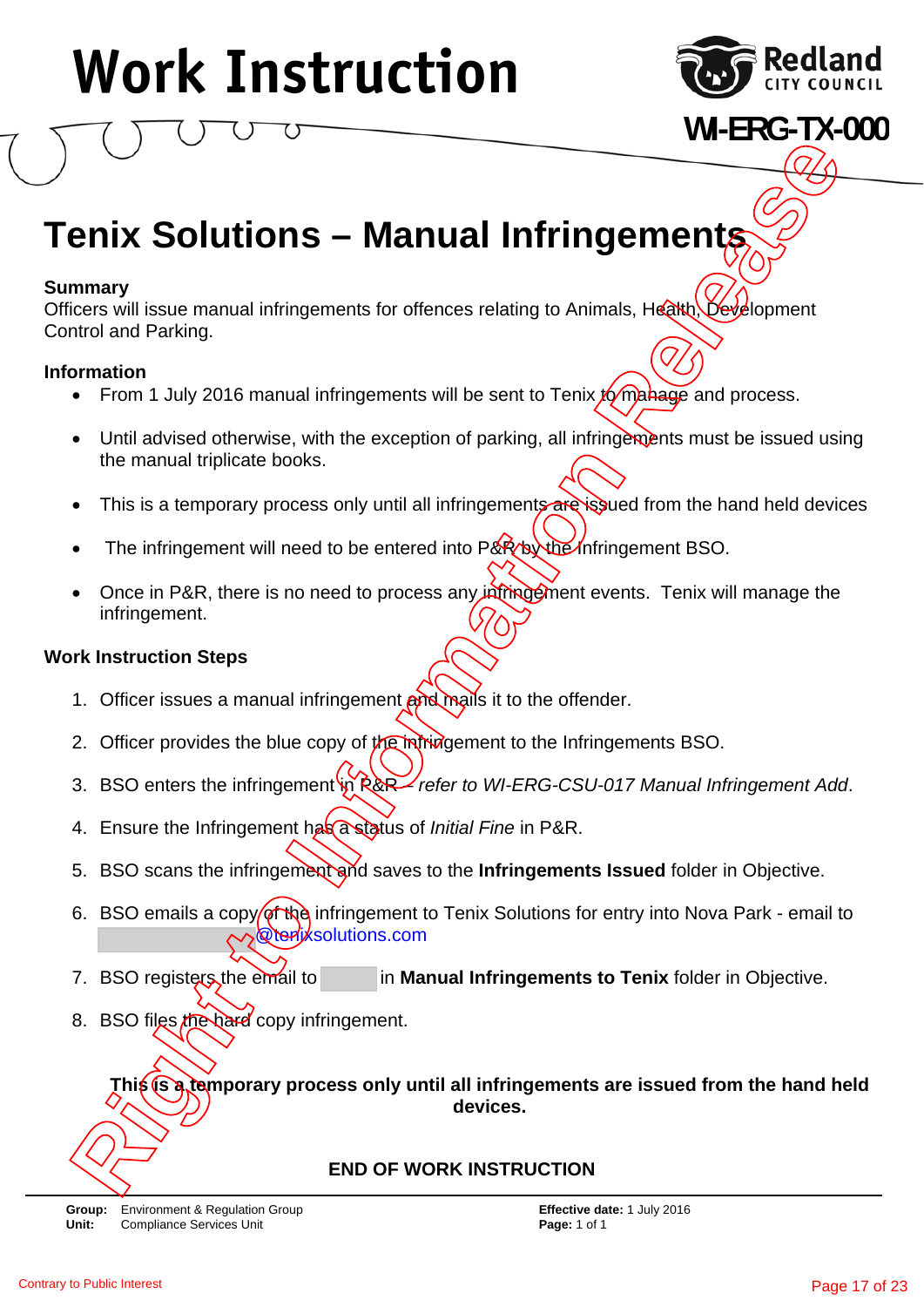

**WI-ERG-TX-002**

### **Tenix Solutions – PIN Cancellation**

**Summary** 

### **Information**

PINS can only be cancelled when an infringement has not been served. If it has been affixed to a vehicle, mailed or handed to an offender and an error is identified, the appeal process must be followed.

### **Work Instruction Steps**

- 1. Officer identifies issuing error prior to serving the infringement
- 2. Officer completes a yellow cancellation form requesting the PIN is cancelled and providing a reason why. PIN must be attached to the form.  $\Diamond$ **Right Solutions – PIN Cancellation**<br> **Right Solutions – PIN Cancellation**<br> **Right of the second of the animal stress control of the second of the second of the second of the second of the second of the second of the secon**
- 3. Form is signed by the Officer's Team Leader
- 4. Form is given to the Infringements Team
- 5. BSO (Infringements Team) logs into Nova Park and cancels the infringement
- 6. Correspondence is not required as the infringement has not been served, therefore the offender is unaware of the matter
- 7. BSO writes on the form the date the cancellation was completed in Nova Park
- 8. BSO scans the cancellation form and to the say is to the infringement folder in Objective.
- 9. The transaction file returned from Tenoty will update P&R to show the infringement write off.

NOTE: Look at amending the cancellation form to include a section where the BSO can sign and date the form when Nova Park has been updated.

**END OF WORK INSTRUCTION**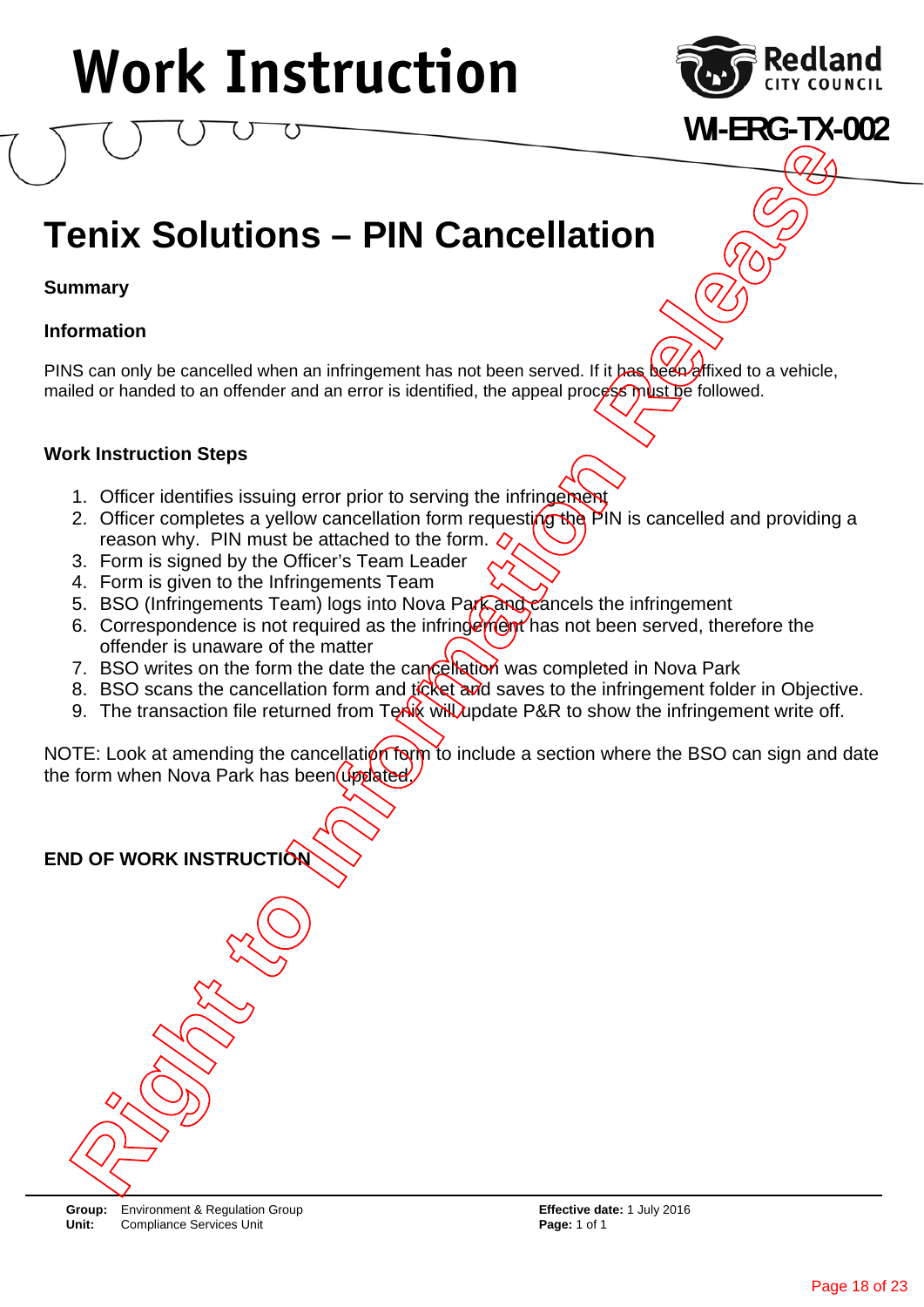

**WI-ERG-TX-003**

### **Tenix Solutions - Re-issued Infringemetry**

### **Summary**

### **Information**

For this process to work it is essential that officers select the issue method posted  $\frac{\partial}{\partial \alpha}$ led when re-issuing an infringement. The PIN is picked up in Nova Park as a Post PIN and mailed to the offender.

### **Work Instruction Steps**

- 1. An issuing error is picked up on an infringement notice after it has been served. Tenix waive the infringement through the appeal process and advise a replacement infringement will be issued.
- 2. Tenix advise RCC of the requirement to re-issue the infringement through a workflow.
- 3. Infringements Team BSO emails the relevant  $\frac{\partial f}{\partial \theta}$  and requests they re-issue the ticket with the **issue method mailed/posted**. The issuing officer needs to reflect in the infringement notes that the 'infringement is a re-issue  $\alpha$ <sup>t</sup> WF<sup>\*\*\*\*\*\*</sup>. **Right Solutions – Re-issued Infringement**<br>
The mathemation<br>
The process to work it is essential that officers select the issue method peele (*Kalyled when re-issuing a*<br>
the this process to work it is essential that offic
- 4. The infringement data is sent to Tenix  $\ln \log$  overnight data file.
- 5. Tenix pick up the infringement as a post pin and complete a vehicle registration search to obtain offender's details.
- 6. Tenix mail the infringement (potification to the offender, the registration search fee is not charged at this stage.
- 7. If the offender does not pay by the payment due date, a reminder notice is sent with the registration search fee added.

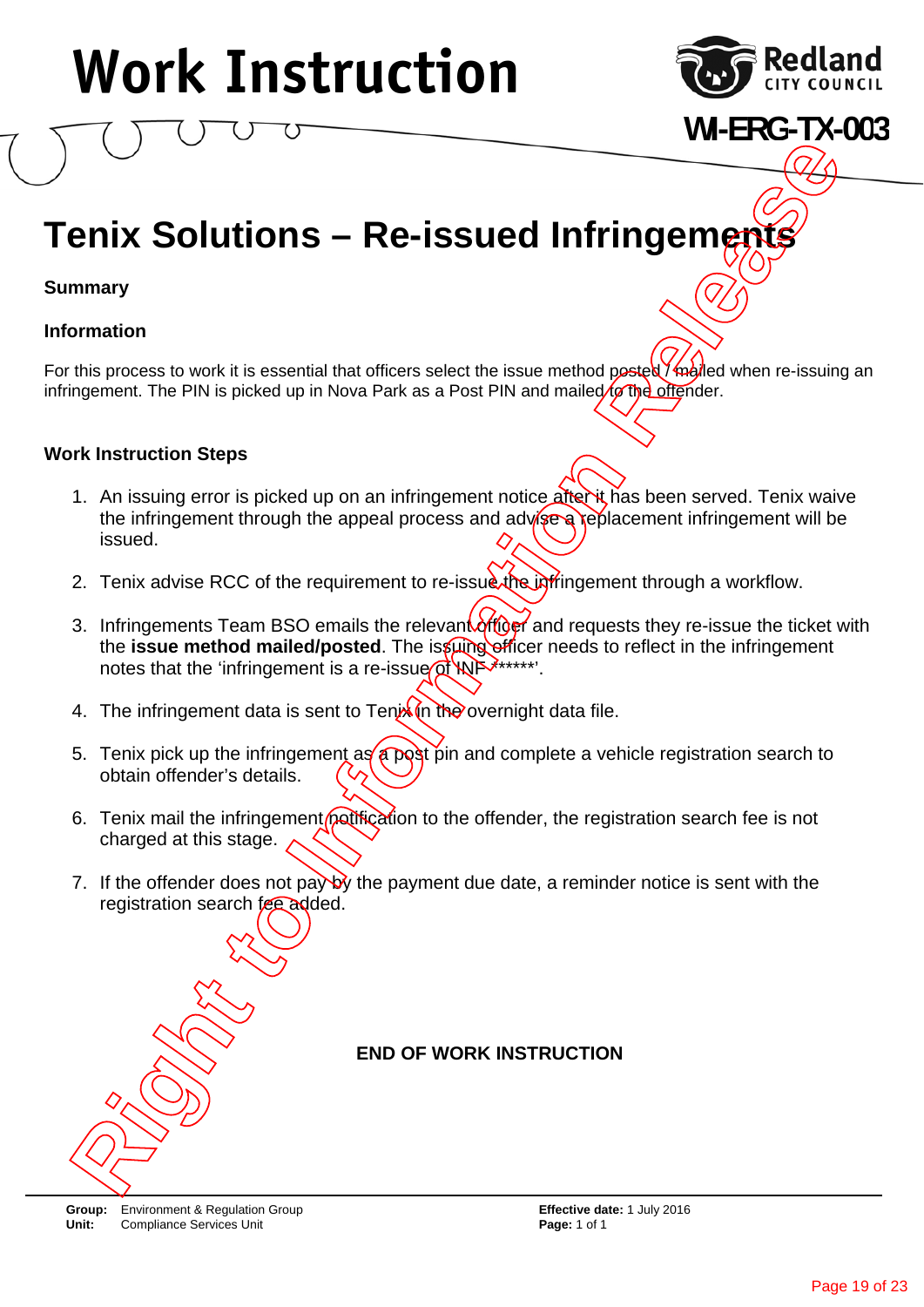

### **WI-ERG-TX-000**

### **Tenix Solutions – Appeals**

### **Summary**

Tenix will manage appeals for infringements issued from 1 July 2016 onwards. They complete the assessment and correspondence for parking infringements. Appeals for other offence types will be reviewed by the relevant RCC Team Leader. **ix Solutions — Appeals**<br> **is Solutions — Appeals**<br> **is any**<br> **information correspondence for participarments issued from 1 July 2016 onwards.**<br> **information Correspondence for participarments.** Appeals for other<br>
Altoms f

### **Information**

- Any appeals for Development Control, Animal Management and Health must be forwarded to the team leader of the area for review and action.
- All forms for nominations, appeals and court elections are located on the RCC website
- Email address for these requests are rcc\_appeals@tenixsolutions.com

### **Work Instruction Steps**

### *Incoming appeals – via Records*

- 1. Email will come to the Infringements Team via Objective.
- 2. Open document and confirm that infringement was **issued on or after 1 July 2016**.
- 3. Update the offender details in  $P\&R$
- 4. Save the appeal form in the Infringement file in Objective.
- 5. Forward appeal to Tenny Solutions using email: rcc\_appeals@tenixsolutions.com
- 6. Save the sent email in the Infringement file in Objective.
- 7. Move the appeal document to the infringement folder in Objective.

### *Incoming appeals – via ICCC*

- 1. ICCC will receive appeals over the Counter. The documentation will be scanned and emailed to the **Infringements** Team.
- 2. Open email and confirm that infringement was **issued on or after 1 July 2016**.
- 3. Update the offender details in P&R.<br>4. Save the appeal form in the Infringe
	- Save the appeal form in the Infringement file in Objective.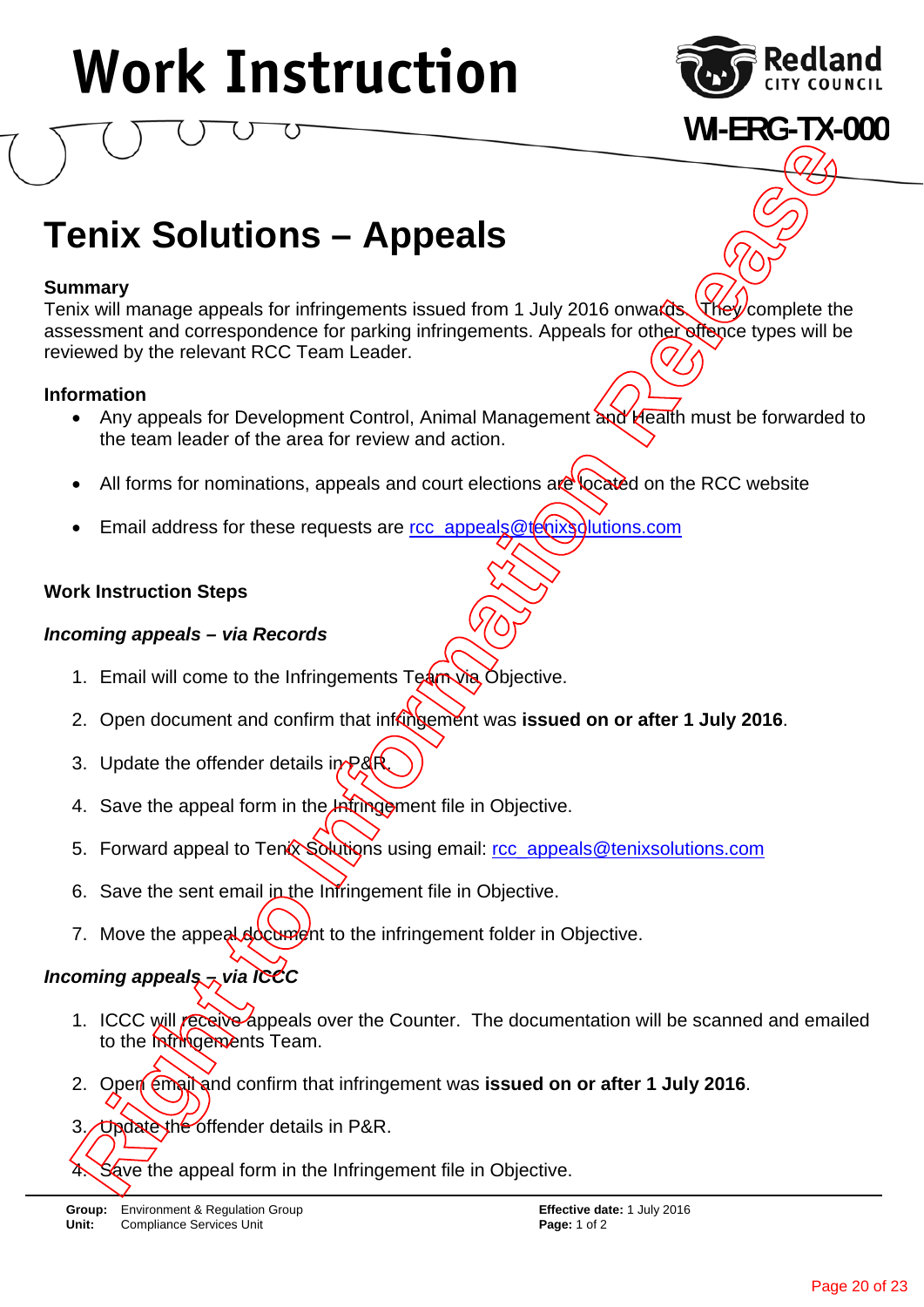

**WI-ERG-TX-000**

- 5. Forward appeal to Tenix Solutions using email: rcc\_appeals@tenixsolutions
- 6. Save the sent email in the Infringement file in Objective.
- 7. Move the appeal document to the infringement folder in Objective.

### *Review of appeals*

- 1. Parking offences Tenix will manage the process and generate any correspondence.
- 2. Other offences Tenix will update Nova Park to show an appeal has been received. The appeal will then be distributed to RCC through a workflow.
- 3. When received via workflow email group Infringements Team BSO to distribute the appeal to the relevant Team Leader for review and assessment. **Right to Internal Solutions using emial:** the appeals diversed diversed the Capacity of the Capacity of the Capacity of the Capacity of the Capacity of the Capacity of the Capacity of the Capacity of the Capacity of the C
- 4. The Team Leader will complete the review, enter the outcome on the infringement record in Nova Park and enter the response letter into  $t$  $\eta$ , letter template in Nova Park.
- 5. Tenix will then send the response letter to the offender.

### *Appeals received by Tenix for infringements issued prior to 1 July 2016*

1. Documents will be emailed to the  $\ln h$  gements Team and completed as per our normal process – *Refer WI-ERG-CSU-015 Appeal Process*

### **END OF WORK INSTRUCTION**

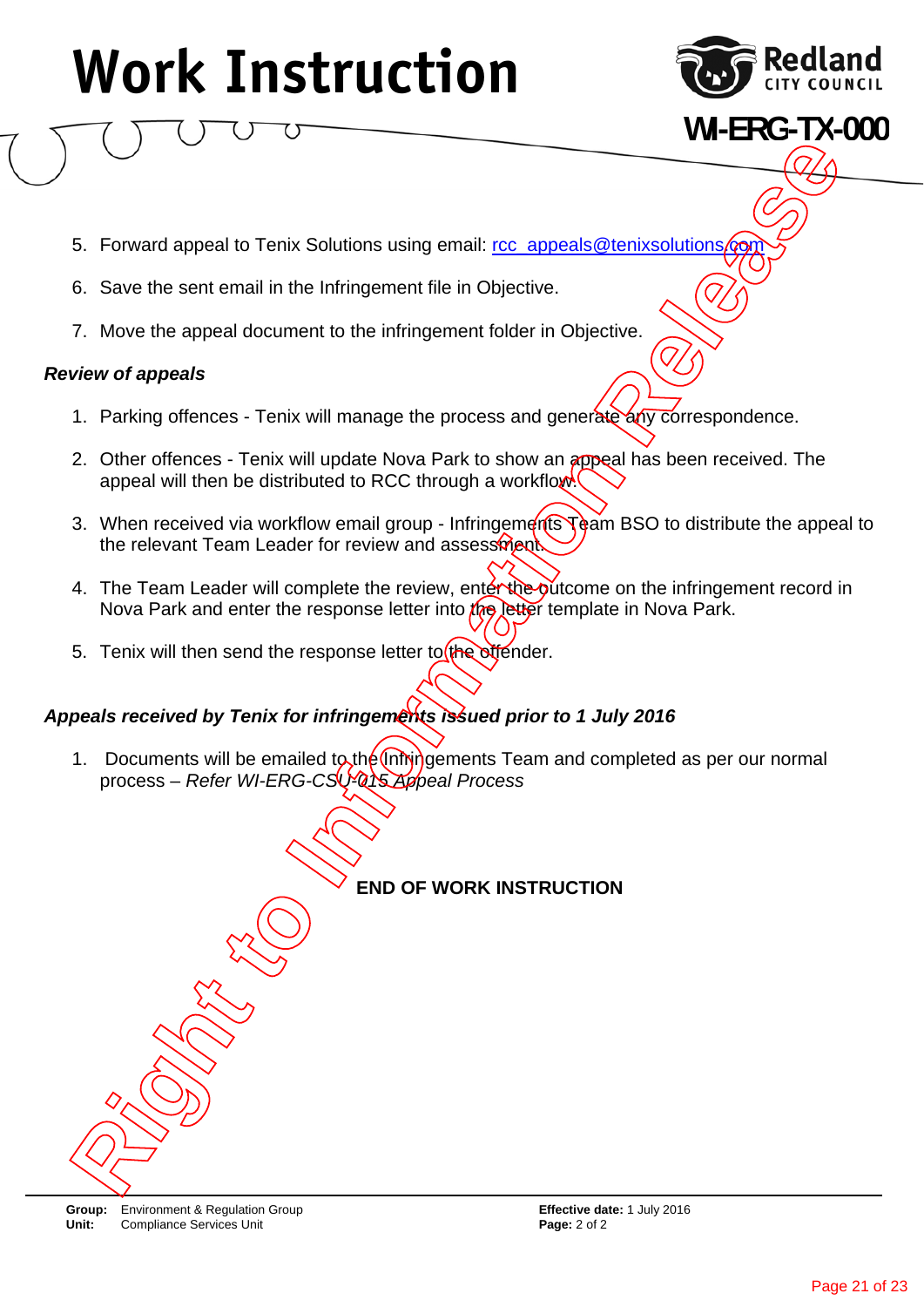

**WI-ERG-TX-001**

### **Tenix Solutions - Drive Offs (Post PINŞ**

### **Summary**

Tenix will manage drive-offs for all infringements issued from 1 July 2016 on wards. Tenix refer to these infringements as post PINs.

### **Information**

For this process to work it is essential that officers select the issue method posted / mailed when issuing infringements. Otherwise post PINs will not be identified in the Nova Park system.

### **Work Instruction Steps**

- 1. Officer issues a post pin with the issue method posted \ mailed, the ticket does not need to be printed.
- 2. The infringement data is sent to Tenix in the *derinight* data file.
- 3. Tenix pick up that the infringement is a post pin and complete a vehicle registration search to obtain offender's details.
- 4. Tenix mail the infringement notification to the offender, the registration search fee is not charged at this stage.
- 5. If the offender does not pay  $\sqrt{24}$   $\sqrt{24}$  ment due date, a reminder notice is sent with the registration search fee added.

### *Nominations received by Tenix for infringements issued prior to 1 July 2016*

1. Documents will be emailed to the Infringements Team and completed as per our normal process – *Refer WI-ERG-CSU-019 Drive-offs Processing*



### **END OF WORK INSTRUCTION**